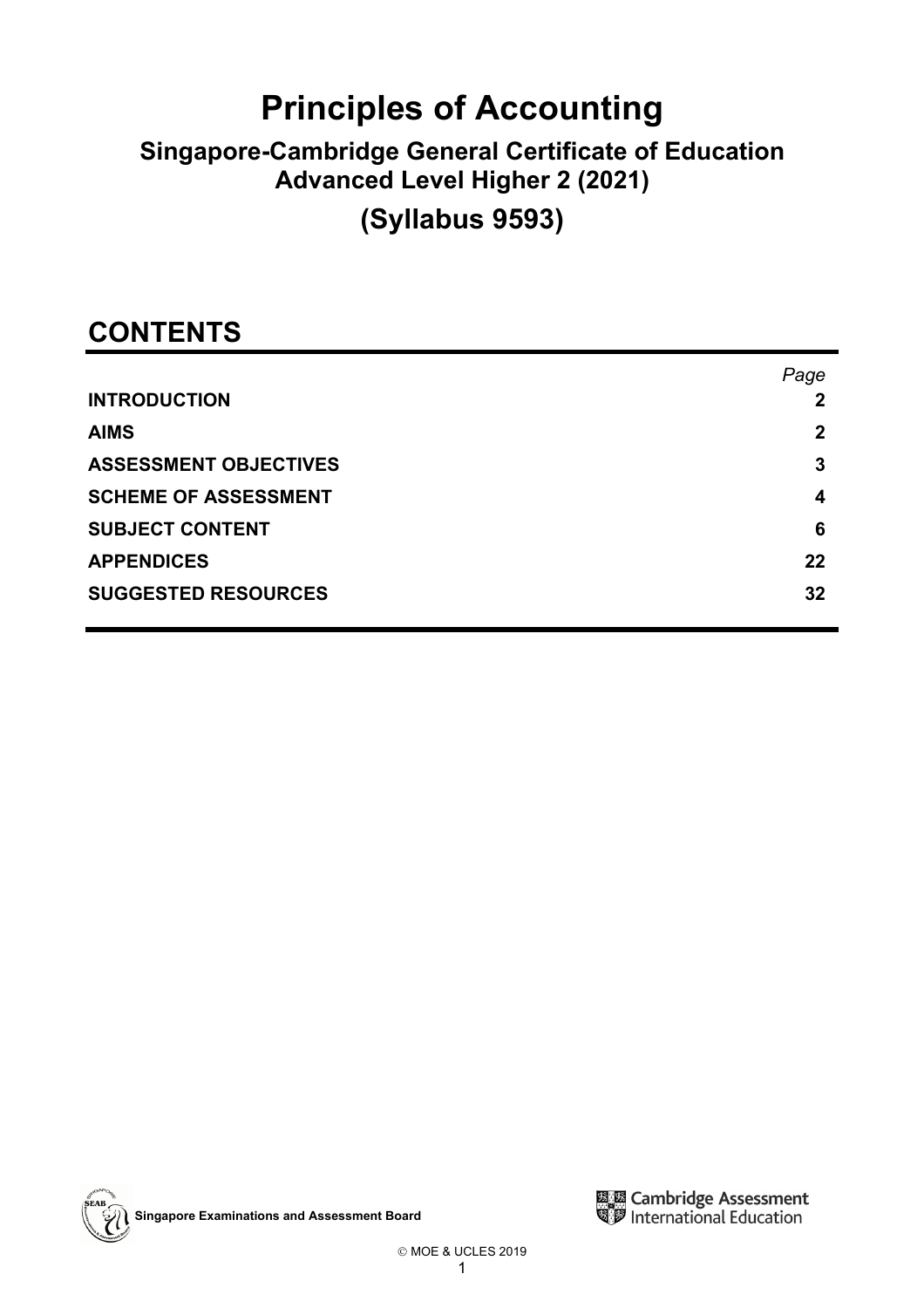## **INTRODUCTION**

There are two broad approaches to accounting education: the user and preparer perspectives. The user perspective focuses on learning how to use accounting information for decision-making, which is what non-accountants are interested in and accountants are increasingly required to do, whereas the preparer perspective focuses on learning how to prepare and present accounting information, which is the realm of what accountants do.

The syllabus places emphasis on developing students to become users of accounting information, knowledge and skills that will be valuable in any field of work or life. It is also recognised that the knowledge and skills in preparing and presenting accounting information are valuable and worth acquiring. Being able to prepare and present accounting information will help students to better appreciate how the information should be used. The knowledge and skills of a preparer will provide students who aspire to specialise in accounting after the A-Level with the necessary foundations.

Thus, the H2 Principles of Accounting syllabus is designed as an introductory accounting course offered as a three-year A-Level programme, and no prior knowledge in accounting is required. It is not the subject's intent to induct students into the accounting profession. Instead, it seeks to help students understand the principles of how financial numbers are used to represent and measure business economic activities. Principles of Accounting seeks to nurture in students the approaches to and qualities of thinking, and values that an accounting professional would adopt. This subject is not a pre-requisite for any business-related courses.

In using and applying financial analysis methods and tools, students will develop sound reasoning and decision-making skills which are relevant for the 21st<sup>t</sup> century. The syllabus will also highlight the importance of business ethics, particularly integrity, objectivity and responsibility, from an understanding that the accounting information one prepares and presents are relied upon to support and facilitate decision-making.

### **AIMS**

#### **Knowledge and Understanding**

The syllabus seeks to develop in candidates the following knowledge and understanding:

- the purpose of accounting as providing financial information to support and facilitate decision-making, and the significance of the qualitative characteristics of useful financial information and the ethical values desired in the people who prepare the information
- the financial effects of economic activities by their economic characteristics, and the manner of representation of economic activities of the business
- the principles underlying accounting as a measurement system
- the aspects of the economic activities being measured so as to support decision-making, and the measurement methods and techniques
- the accounting information system and accounting cycle, and the double-entry recording method in maintaining records of economic activities
- the significance of the measurement results in relation to the economic performance and position of the business
- the tools and techniques used to analyse financial information in order to support and facilitate decisionmaking by external and internal stakeholders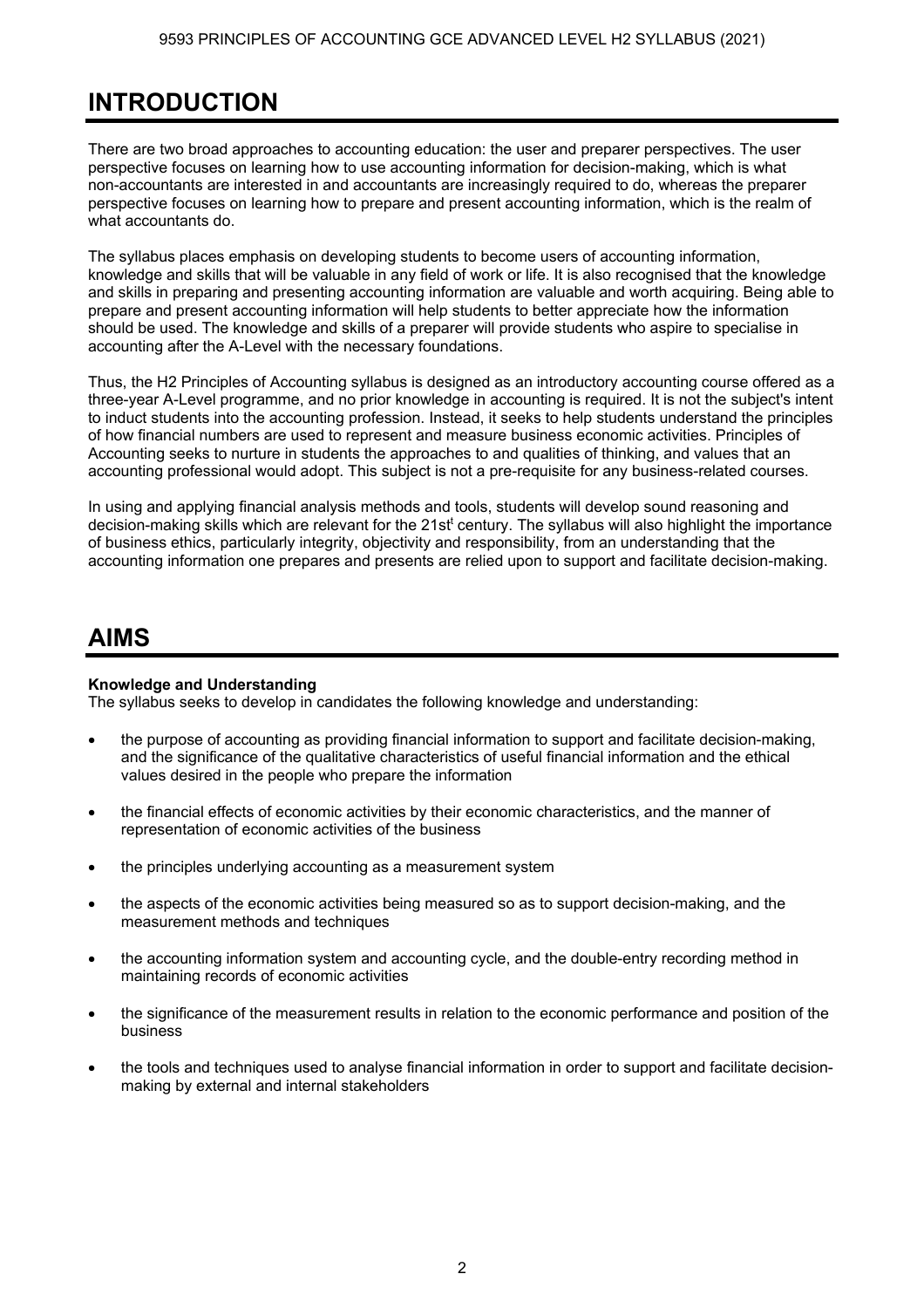#### **Skills**

The syllabus seeks to develop in candidates the following skills:

- numeracy skill in detecting underlying patterns and relationships between financial numbers, and interpreting the patterns and relationships in relation to business economic activities
- synthesis and presentation skills in the preparation of accounting information in a suitable form
- analytical skill in breaking down business economic activities for their financial effects, in assessing financial impact for implications on the business, and in using financial information for decision-making
- evaluative skill in using financial information for decision-making

#### **Values and Attitudes**

The syllabus seeks to develop in candidates the following values and attitudes:

- having integrity and being objective
- being accountable and responsible for one's actions
- having a sense of social responsibility to act with due care
- being logical, methodical, consistent and accurate

### **ASSESSMENT OBJECTIVES**

Candidates are expected to:

#### **AO1 Knowledge and Understanding**

 Demonstrate knowledge and understanding of accounting principles and practices related to the representation, measurement and presentation of business economic activities

#### **AO2 Application**

Select and apply relevant knowledge and understanding of accounting to given scenarios

#### **AO3 Analysis and Synthesis**

 Analyse, interpret, organise, synthesise accounting information appropriately, and communicate it in a clear and coherent manner

#### **AO4 Evaluation**

Evaluate accounting information to make informed judgements, recommendations or decisions.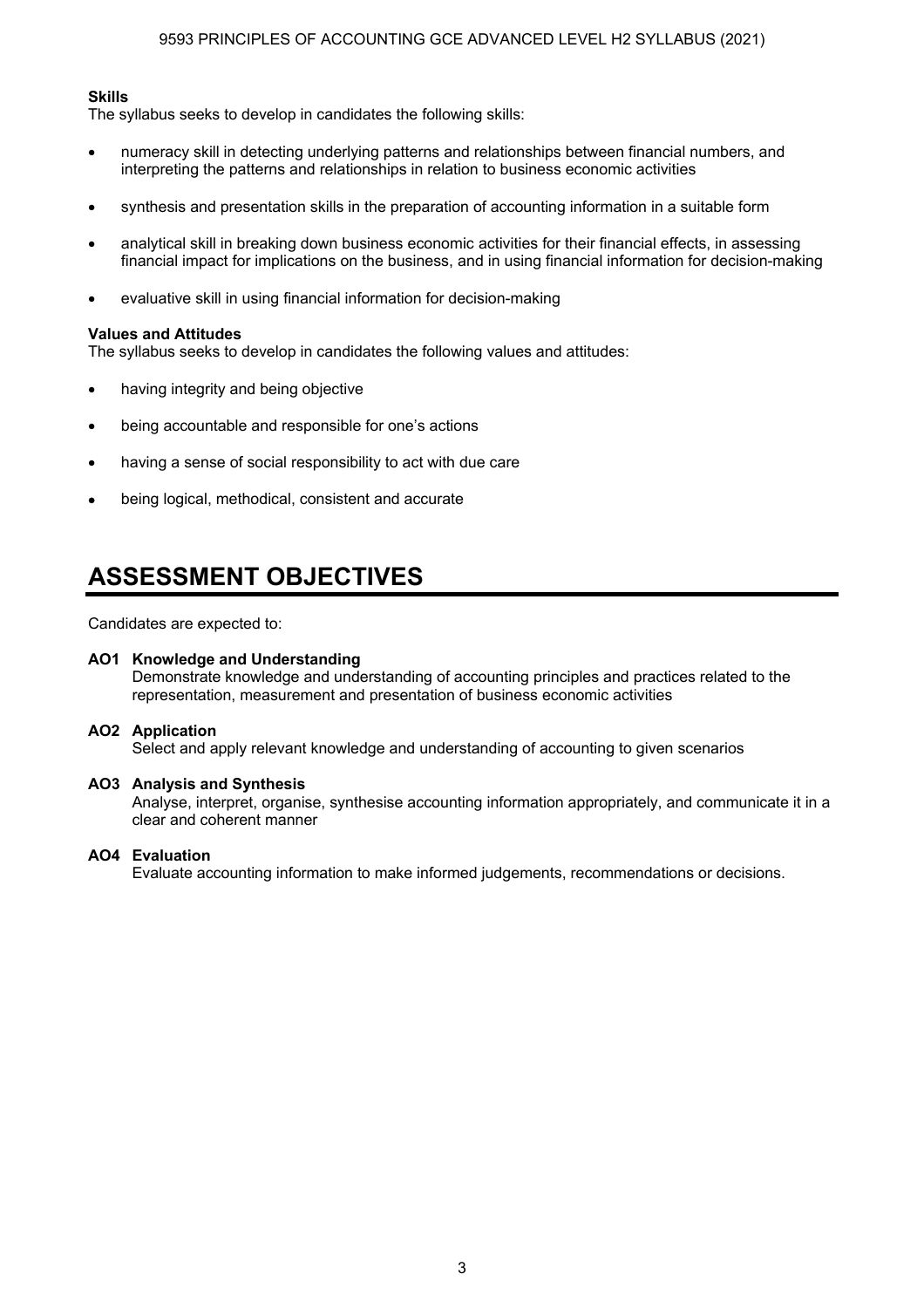### **SCHEME OF ASSESSMENT**

The assessment comprises two written examination papers. Candidates are required to take both papers.

|         | <b>Description</b>                                                                                                                                                                                                     | <b>Duration</b> | Overall<br><b>Marks</b><br>(Weighting) |
|---------|------------------------------------------------------------------------------------------------------------------------------------------------------------------------------------------------------------------------|-----------------|----------------------------------------|
| Paper 1 | This paper tests Financial Accounting.<br>Section A (60 marks, 30%)<br>3 compulsory structured questions (20 marks each)<br>Section B (40 marks, 20%)<br>1 compulsory scenario-based structured question<br>(40 marks) | 3 hours         | 100 marks<br>$(50\%)$                  |
| Paper 2 | This paper tests Managerial Accounting.<br><u>Section A (60 marks, 30%)</u><br>3 compulsory structured questions (20 marks each)<br>Section B (40 marks, 20%)<br>1 compulsory mini-case study (40 marks)               | 3 hours         | 100 marks<br>$(50\%)$                  |

### **DESCRIPTION OF COMPONENTS**

#### **Paper 1**

Paper 1 will focus on Financial Accounting and will have two sections: Section A and Section B.

Section A will have three compulsory structured questions. Each question will carry 20 marks and will be based mainly on one of the financial accounting topics of the syllabus but, where required, will integrate knowledge from other related topics of financial accounting. Each question in this section will begin with introductory information in a given context or scenario. Introductory information will be in the form of text and may include quantitative data. This will be followed by one or more part-questions. Additional information may be introduced for some part-questions. Each question may have up to five part-questions.

Section B will have one compulsory scenario-based structured question from financial accounting topics of the syllabus. The question will carry 40 marks and will be based on more than one topic of the syllabus. Additional information may be introduced for some part-questions. Candidates may be required to integrate knowledge from the different topics. The number of part-questions in this section will vary based on the context or the scenario.

In both sections, candidates may be expected to examine the information provided and consider its relevance for use in their responses. The questions will assess candidates' knowledge and understanding of financial accounting and also their ability to apply financial accounting principles and practices to analyse, synthesise and evaluate situations.

#### **Paper 2**

Paper 2 will focus on Managerial Accounting and will have two sections: Section A and Section B.

Section A will have three compulsory structured questions. Each question will carry 20 marks and will be based mainly on one of the managerial accounting topics of the syllabus but, where required, will integrate knowledge from other related topics of managerial accounting. As in the case of Paper 1, each question in this section will begin with introductory information in a given context or scenario. Introductory information will be in the form of text and may include quantitative data. This will be followed by one or more part-questions.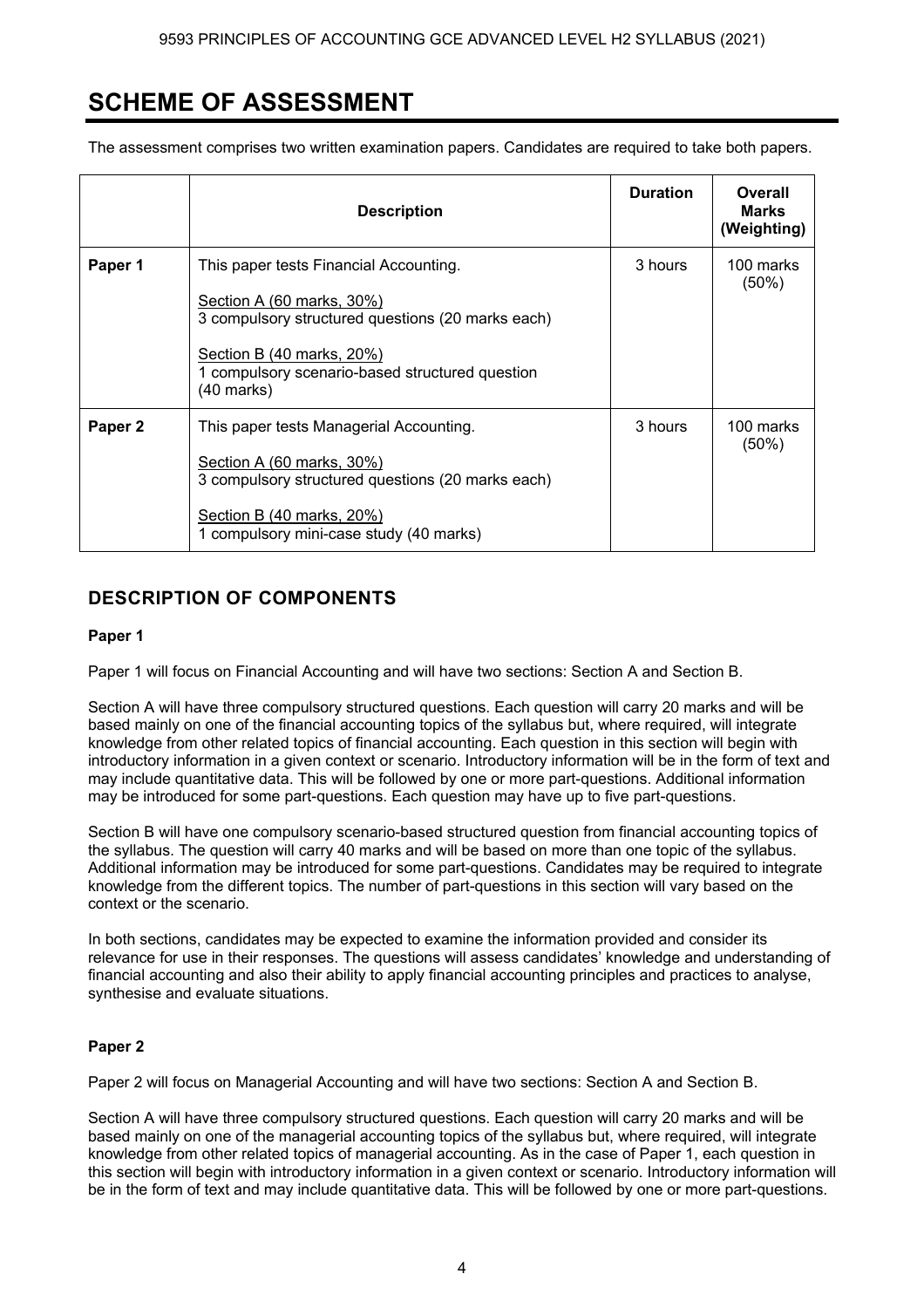Additional information may be introduced for some part-questions. Each question may have up to five partquestions.

Section B will have one compulsory mini-case study based on managerial accounting topics in the syllabus. The case materials will comprise of a write-up about a given context or a scenario including any relevant quantitative data. The mini-case study may integrate concepts from more than one managerial accounting topic and would require candidates to process the information as a whole to identify and understand the issues involved. Candidates may be required to integrate knowledge from the different topics. The number of part-questions that follow a mini case study will depend on the issues involved.

In both sections, candidates may be expected to examine the information provided and consider its relevance for use in their responses. The questions will assess candidates' knowledge and understanding of managerial accounting and also their ability to apply managerial accounting principles and practices to analyse, synthesise and evaluate situations.

|                    | AO1<br>Knowledge<br>and<br>Understanding | AO <sub>2</sub><br>Application | AO3<br><b>Analysis and</b><br><b>Synthesis</b> | AO <sub>4</sub><br><b>Evaluation</b> | <b>Total</b> |  |
|--------------------|------------------------------------------|--------------------------------|------------------------------------------------|--------------------------------------|--------------|--|
| Paper 1            | 10%                                      | 15%                            | 15%                                            | 10%                                  | 50%          |  |
| Paper <sub>2</sub> | 10%                                      | 15%                            | 15%                                            | 10%                                  | 50%          |  |

### **Assessment Specification Grid**

The skills are weighted to give an indication of their relative importance. They are not intended to provide a precise statement of the number of marks allocated to particular skills.

**Total** 20% 30% 30% 20% 100%

## **USE OF A CALCULATOR**

The use of a calculator as approved by the Singapore Examinations and Assessment Board is allowed for both papers.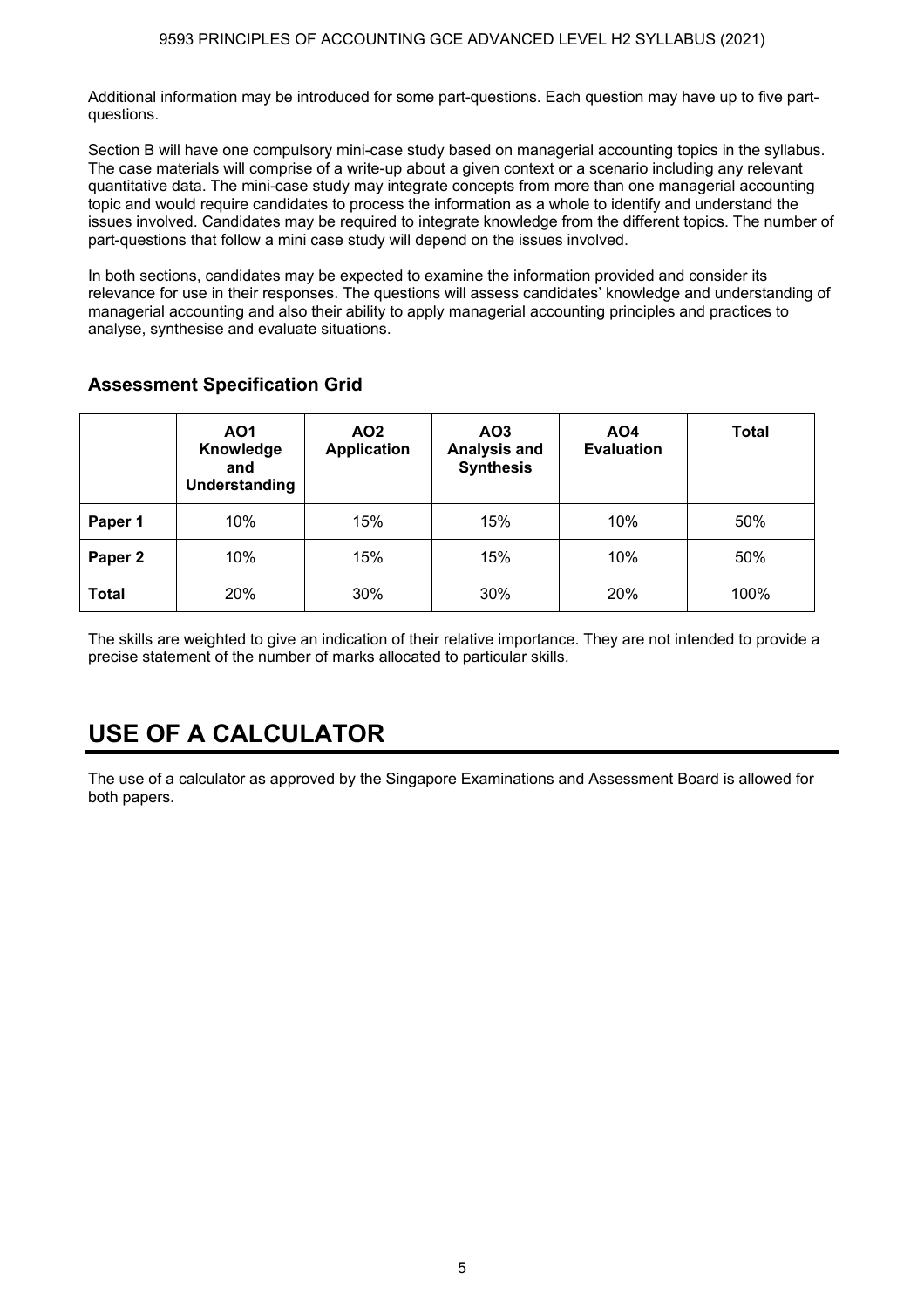### **SYLLABUS CONTENT**

#### **Content Outline**

#### **Key Understanding 1: Accounting information is used to support and facilitate decision-making**

- 1.1 Stakeholders and Decision-making
- 1.2 Business Ethics

#### *Financial Accounting*

- 1.3 Qualitative Characteristics of Useful Financial Information
- 1.4 Financial Statements Analysis

#### *Managerial Accounting*

- 1.5 Cost-volume-profit Analysis
- 1.6 Variance Analysis
- 1.7 Capital Investment Appraisal
- 1.8 Relevant Information for Decision-making

#### **Key Understanding 2: Accounting is a language used to represent business economic activities**

#### *Financial Accounting*

#### *Businesses and Economic Activities*

- 2.1 Types of Businesses
- 2.2 Forms of Business Ownerships
- 2.3 Business Economic Activities

#### *Representation and Presentation of Economic Activities*

- 2.4 Elements of Financial Statements<br>2.5 Accounting Equation
- **Accounting Equation**
- 2.6 Financial Statements

#### *Representation and Presentation of Financing Activities*

- 2.7 Shareholders' Equity
- 2.8 Long-term and Short-term Borrowing
- *Representation and Presentation of Investing Activities*
- 2.9 Property, Plant and Equipment

#### *Representation and Presentation of Operating Activities*

- 2.10 Income and Expenses
- 2.11 Inventories
- 2.12 Trade Receivables and Other Receivables
- 2.13 Trade Payables and Other Payables
- 2.14 Cash on hand and Cash at Bank

#### *Correcting Accounting Errors and Re-construction of Accounts*

- 2.15 Correcting Accounting Errors
- 2.16 Incomplete Records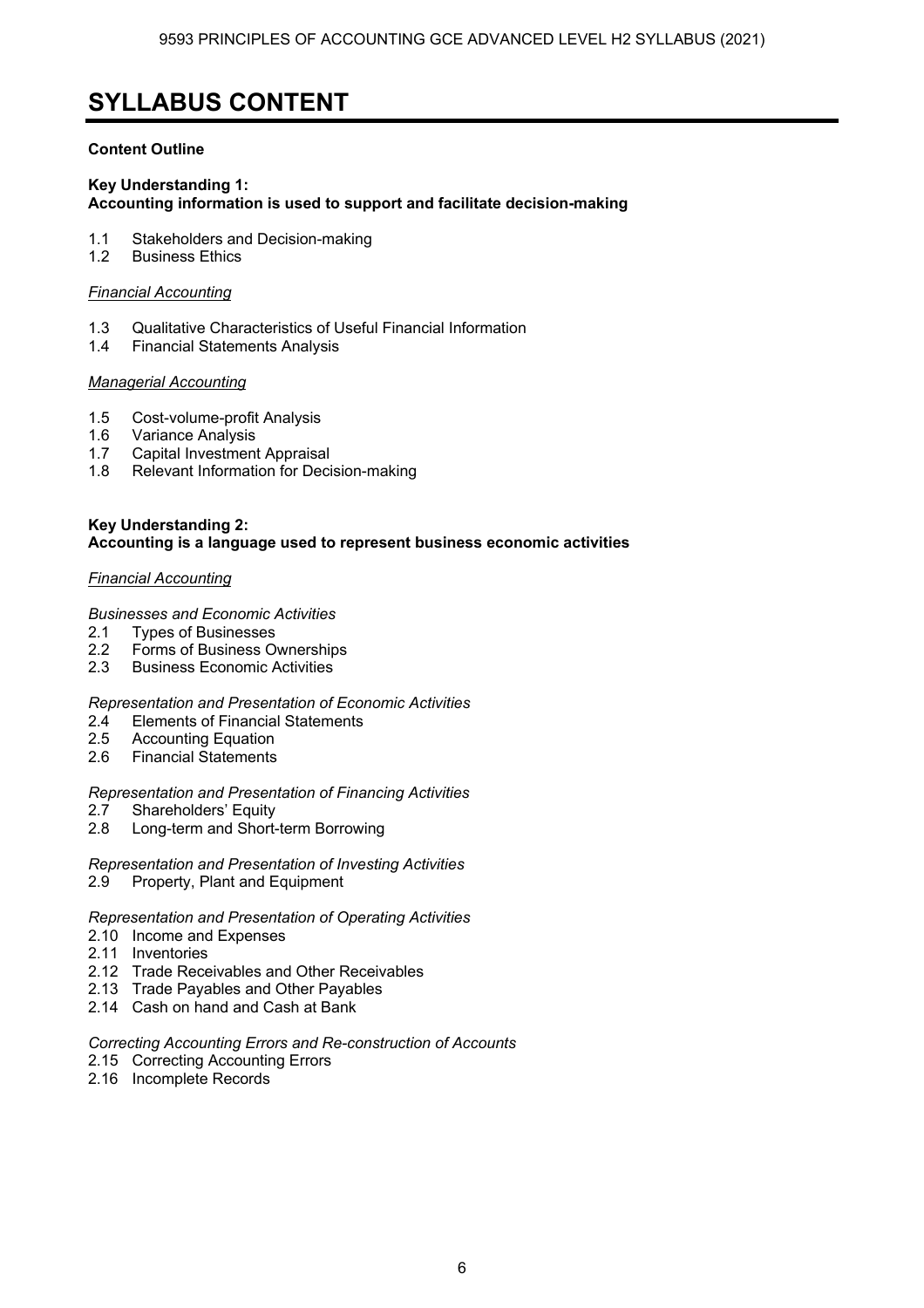#### **Key Understanding 3: Accounting is a measurement system of business economic activities**

#### *Financial Accounting*

#### *Accounting Assumptions and Principles*

3.1 Accounting Principles

*Accounting Information System and Accounting Cycle* 

- 3.2 Accounting Information System and Accounting Cycle
- 3.3 Double-Entry Recording

#### *Accounting Measurements*

3.4 Measuring Economic Activities

#### *Managerial Accounting*

#### *Accounting Measurements*

- 3.5 Measuring Costs of Products, Services and Other Cost Objects
- 3.6 Cost Flow in a Manufacturing Business
- 3.7 Normal Job-costing System<br>3.8 Budgeting

**Budgeting** 

### **Detailed Content**

#### **Key Understanding 1: Accounting information is used to support and facilitate decision-making**

|                                                                                                                                                                                                                                                                                                                                                  |                     | Students will be able to:                                                                                                                                                                                           |
|--------------------------------------------------------------------------------------------------------------------------------------------------------------------------------------------------------------------------------------------------------------------------------------------------------------------------------------------------|---------------------|---------------------------------------------------------------------------------------------------------------------------------------------------------------------------------------------------------------------|
| 1.1 Stakeholders and Decision-making                                                                                                                                                                                                                                                                                                             |                     |                                                                                                                                                                                                                     |
| Stakeholders of the business: shareholders:<br>managers; suppliers; lenders; customers; employees;<br>government; potential investors; general public.<br>Classification by internal and external stakeholders,<br>and the differences between the two groups and<br>between stakeholders.<br>Business economic decisions stakeholders made with | ٠<br>$\bullet$<br>٠ | differentiate between the stakeholders<br>and the financial information they need<br>explain the limitations of financial<br>information<br>explain how stakeholders use financial<br>and non-financial information |
| respect to the business, and the consequences of<br>stakeholders' decisions on the activities of the<br>business.                                                                                                                                                                                                                                |                     |                                                                                                                                                                                                                     |
| Stakeholders as users of financial information. The<br>types of financial information stakeholders use to<br>support and facilitate their decisions, and how the<br>financial information is used.                                                                                                                                               |                     |                                                                                                                                                                                                                     |
| Role of the accounting function in providing financial<br>information to support and facilitate users' decision-<br>making.                                                                                                                                                                                                                      |                     |                                                                                                                                                                                                                     |
| This syllabus requires only the preparations of these<br>financial statements: balance sheet, income<br>statement, statement of changes in equity and<br>statement of cash flows.                                                                                                                                                                |                     |                                                                                                                                                                                                                     |
| Limitations of financial and quantitative information for<br>decision-making. Types of non-financial and non-<br>quantitative information stakeholders are interested in,<br>and how this information is used.                                                                                                                                   |                     |                                                                                                                                                                                                                     |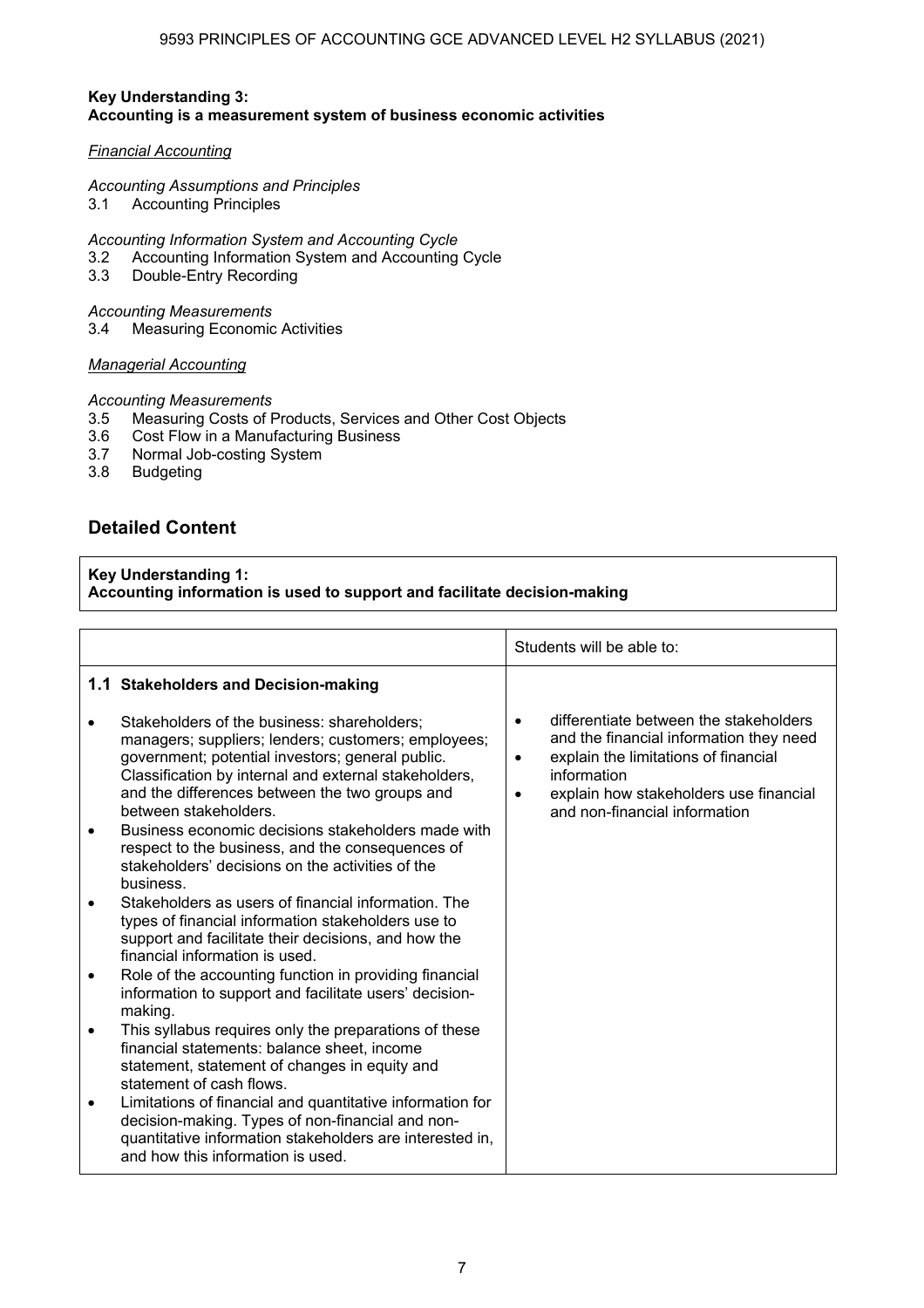|                |                                                                                                                                                                                                                                                                                                                                                                                                                                                                                                                                                                                                                                                                                                                                                                                                                                                                                                                                                                                                                                                                                     | Students will be able to:                                                                                                                                                                                                                                                                                                 |
|----------------|-------------------------------------------------------------------------------------------------------------------------------------------------------------------------------------------------------------------------------------------------------------------------------------------------------------------------------------------------------------------------------------------------------------------------------------------------------------------------------------------------------------------------------------------------------------------------------------------------------------------------------------------------------------------------------------------------------------------------------------------------------------------------------------------------------------------------------------------------------------------------------------------------------------------------------------------------------------------------------------------------------------------------------------------------------------------------------------|---------------------------------------------------------------------------------------------------------------------------------------------------------------------------------------------------------------------------------------------------------------------------------------------------------------------------|
| $\bullet$      | <b>1.2 Business Ethics</b><br>Ethical values of integrity and objectivity. Examples<br>and non-examples of ethical and non-ethical<br>behaviours, and implications on users' decision-<br>making.<br>Common ethical issues in business of:<br>honesty and fairness<br>- conflict of interest involving business and personal<br>interests; and<br>- frauds of financial statements and misappropriation<br>of the assets of the business.<br>Financial effects of unethical accounting practices, and<br>implications on users' decision-making.                                                                                                                                                                                                                                                                                                                                                                                                                                                                                                                                    | evaluate situations involving conflicts<br>$\bullet$<br>with ethics<br>analyse the financial effects and the<br>$\bullet$<br>impact on stakeholders' decisions of<br>unethical accounting                                                                                                                                 |
| $\bullet$<br>٠ | 1.3 Qualitative Characteristics of Useful Financial<br><b>Information</b><br>Fundamental qualitative characteristics of relevance<br>and faithful representation. Materiality is a quality of<br>relevance. Examples and non-examples of relevant<br>information, faithful representation and materiality, and<br>implications on users' decision-making.<br>These are not required: The enhancing qualitative<br>characteristics of useful financial information.                                                                                                                                                                                                                                                                                                                                                                                                                                                                                                                                                                                                                  | evaluate how the fundamental<br>$\bullet$<br>qualitative characteristics affect<br>decision-making                                                                                                                                                                                                                        |
|                | 1.4 Financial Statements Analysis<br>Understanding the income statement, balance sheet<br>and statement of cash flows, as well as the financial<br>information contained within these statements and the<br>manner of presentation of this information.<br>Techniques of financial statements analysis.<br>Analysis methods: horizontal analysis; vertical<br>analysis; ratio analysis.<br>Understanding that financial statement analysis is<br>meaningful when financial performance and financial<br>position of the business are compared over time, or<br>compared with other comparable businesses or<br>compared with industry benchmark.<br>Presenting financial trends in a readable format.<br>Limitations of using financial ratios and quantitative<br>information for decision-making.<br>Analysing for areas specified in paragraphs<br>a. to e., including:<br>Implications of financial trend on the business.<br>Improving financial performance, financial<br>position and cash flows.<br>Implications of recommendations on the business<br>and decision-making. | select appropriate areas of analysis to<br>$\bullet$<br>support decision to be made<br>analyse using horizontal analysis,<br>$\bullet$<br>vertical analysis and ratio analysis<br>explain the limitations of using financial<br>$\bullet$<br>ratios<br>construct financial figures using financial<br>$\bullet$<br>ratios |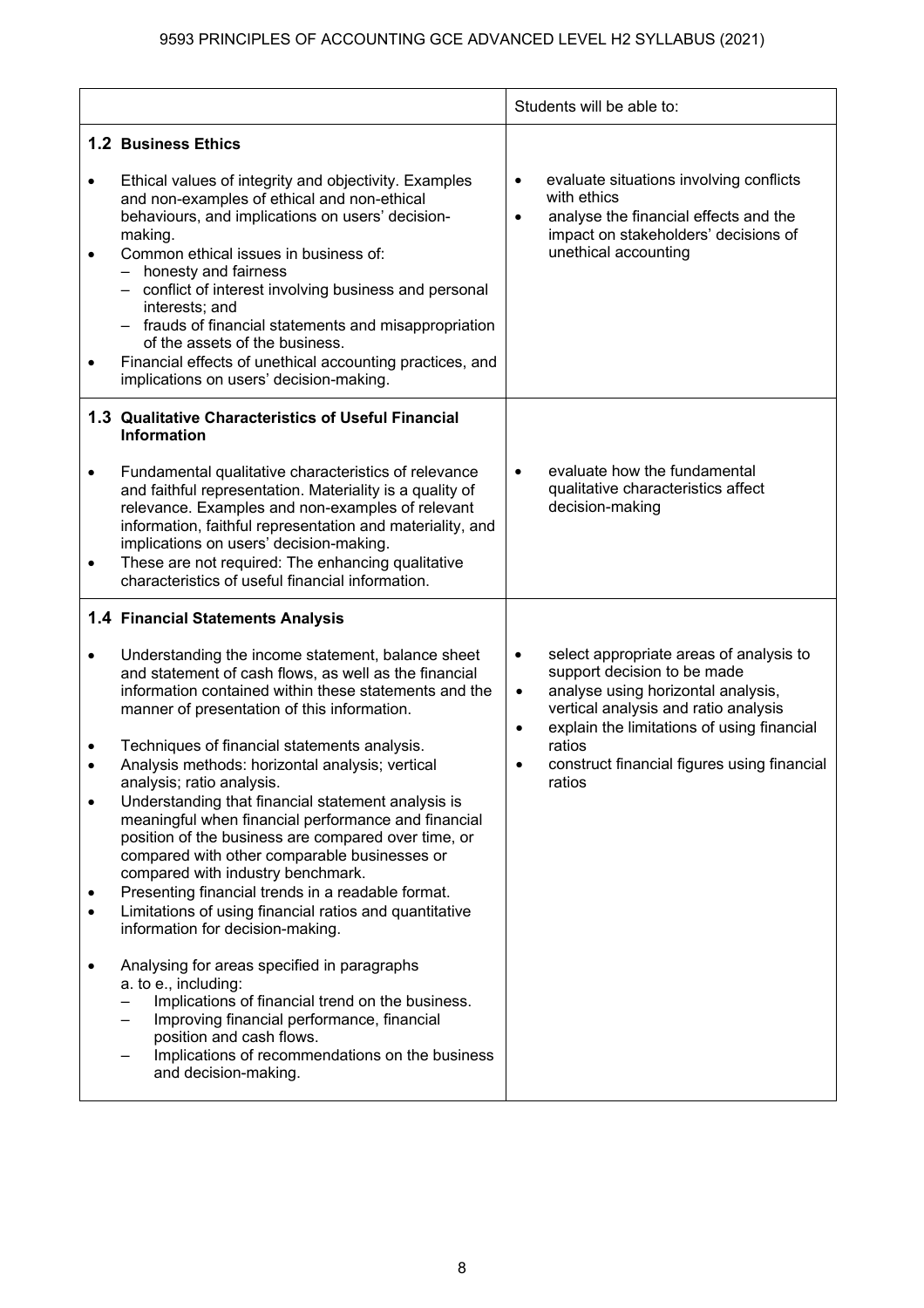|    |                                                                                                                                                                                                                                                                                                                                                                                                                                                                                                                                                                                                                           | Students will be able to:                                                                                                                                                                                                                                                                                                             |
|----|---------------------------------------------------------------------------------------------------------------------------------------------------------------------------------------------------------------------------------------------------------------------------------------------------------------------------------------------------------------------------------------------------------------------------------------------------------------------------------------------------------------------------------------------------------------------------------------------------------------------------|---------------------------------------------------------------------------------------------------------------------------------------------------------------------------------------------------------------------------------------------------------------------------------------------------------------------------------------|
| a. | Analysing for profitability and continual operations<br>Importance of profitability.<br>Understanding profitability trend.<br>Computing profitability financial ratios of:<br>Gross profit margin (%)<br>1<br>2<br>Mark-up on cost (%)<br>3<br>Percentage of operating expense to net<br>sales revenue (%)<br>Net profit margin (%)<br>$\overline{\mathbf{4}}$<br>Return on equity (%)<br>5<br>Purpose of each ratio, when it is applicable and<br>the relationship with other financial ratios.                                                                                                                          | explain the importance of being<br>$\bullet$<br>profitable<br>select and compute profitability ratios for<br>$\bullet$<br>analysis<br>analyse and interpret financial figures<br>$\bullet$<br>and financial ratios on profitability<br>evaluate profitability of business and<br>$\bullet$<br>suggest recommendations                 |
| b. | Analysing for liquidity and going concern<br>Importance of being liquid, and understanding<br>inventory and cash management. Differences<br>between liquidity and profitability.<br>Understanding liquidity trend.<br>Computing working capital, quick assets and<br>liquidity financial ratios of:<br>Working capital ratio (current ratio)<br>1.<br>Quick ratio (acid test ratio)<br>$\overline{2}$<br>Purpose of each ratio, when it is applicable and<br>٠<br>the relationship with other financial ratio.                                                                                                            | explain the importance of being liquid<br>$\bullet$<br>select and compute liquidly ratios for<br>$\bullet$<br>analysis<br>analyse and interpret financial figures<br>$\bullet$<br>and financial ratios on liquidity<br>evaluate liquidity of business and<br>$\bullet$<br>suggest recommendations                                     |
| с. | Analysing for efficient use of assets<br>Importance of investing in assets.<br>Understanding efficiency trend.<br>Computing efficiency financial ratios of:<br>Cash conversion cycle (working capital<br>1<br>cycle) (days)<br>Days-sales-in-inventory (days) and rate of<br>$\overline{2}$<br>inventory turnover (times)<br>Accounts receivable collection period (days)<br>3<br>and rate of accounts receivable turnover<br>(times)<br>Accounts payable payment period (days)<br>4<br>and accounts payable (times)<br>Purpose of each ratio, when it is applicable and<br>the relationship with other financial ratios. | explain the importance of being efficient<br>$\bullet$<br>select and compute efficiency ratios for<br>$\bullet$<br>analysis<br>analyse and interpret financial figures<br>$\bullet$<br>and financial ratios on efficient use of<br>assets<br>evaluate efficient use of assets of<br>$\bullet$<br>business and suggest recommendations |
| d. | Analysing for solvency and financing decisions<br>Importance of being solvent, and understanding<br>long-term vs. short-term financing, internal vs.<br>external financing, and financing by debt vs.<br>financing by equity.<br>Understanding solvency trend.<br>Computing solvency financial ratios of:<br>Debt-equity ratio<br>1<br>Interest coverage ratio<br>2<br>Purpose of each ratio and when it is applicable.                                                                                                                                                                                                   | explain the importance of being solvent<br>$\bullet$<br>select and compute solvency ratios for<br>$\bullet$<br>analysis<br>analyse and interpret financial figures<br>$\bullet$<br>and financial ratios on solvency<br>evaluate solvency of business and<br>$\bullet$<br>suggest recommendations                                      |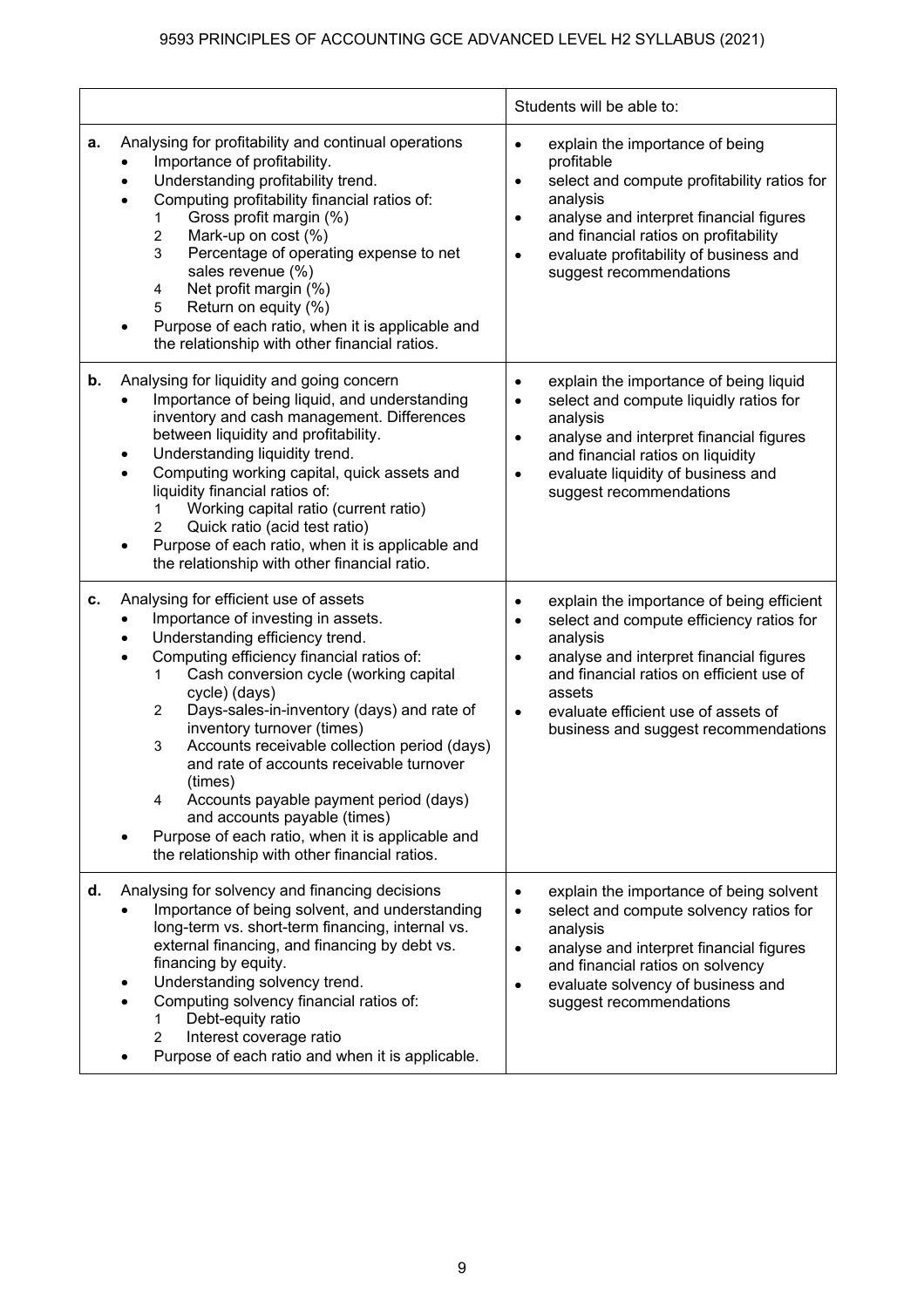|             |                                                                                                                                                                                                                                                                                                                                                                                                                                                                                                                                                                                                                                                                                                                                                                                                                                                                                                                                                                                                                | Students will be able to:                                                                                                                                                                                                                                                                                                                                       |
|-------------|----------------------------------------------------------------------------------------------------------------------------------------------------------------------------------------------------------------------------------------------------------------------------------------------------------------------------------------------------------------------------------------------------------------------------------------------------------------------------------------------------------------------------------------------------------------------------------------------------------------------------------------------------------------------------------------------------------------------------------------------------------------------------------------------------------------------------------------------------------------------------------------------------------------------------------------------------------------------------------------------------------------|-----------------------------------------------------------------------------------------------------------------------------------------------------------------------------------------------------------------------------------------------------------------------------------------------------------------------------------------------------------------|
| е.          | Analysing for shareholders rewards or shareholders'<br>investment<br>Importance of rewarding shareholders, and<br>understanding the implications of share issue and<br>declaring dividends.<br>Understanding shareholders' investment trend.<br>$\bullet$<br>Computing shareholders' investment ratios of:<br>$\bullet$<br>Earnings per ordinary share<br>1<br>$\overline{2}$<br>Price earnings ratio of ordinary shares<br>3<br>Dividend yield<br>Purpose of each ratio, when it is applicable and<br>the relationship with other financial ratios.                                                                                                                                                                                                                                                                                                                                                                                                                                                           | explain the importance of rewarding<br>$\bullet$<br>shareholders<br>select and compute shareholders'<br>$\bullet$<br>investment ratios for analysis<br>analyse and interpret financial figures<br>$\bullet$<br>and financial ratios on shareholders'<br>investment<br>evaluate shareholders' investment of<br>business and suggest recommendations              |
|             | 1.5 Cost-volume-profit Analysis                                                                                                                                                                                                                                                                                                                                                                                                                                                                                                                                                                                                                                                                                                                                                                                                                                                                                                                                                                                |                                                                                                                                                                                                                                                                                                                                                                 |
| ٠<br>٠<br>٠ | Cost-behaviour patterns: variable and fixed costs.<br>Relationships between total revenue, total costs and<br>units sold or level of activity.<br>Contribution margin = revenue - variable costs,<br>including alternative expression in terms of per<br>unit.<br>Net profit = contribution margin $-$ fixed costs.<br>Using the equation method. Reading, but not<br>plotting, a cost-volume-profit graph.<br>Analysing for the following to support and facilitate<br>decision-making for a single product only:<br>Breakeven quantity and sales revenue.<br>Margin of safety, and target quantity and sales<br>revenue.<br>Limitations of the cost-volume-profit analysis for<br>decision-making.<br>Presenting contribution margin, fixed costs and<br>profit/loss in an appropriate statement.<br>Applying to both manufacturing and service<br>businesses.<br>These are not required: Preparation of marginal<br>costing statement, and reconciling margin costing and<br>absorption costing statements. | explain the limitations of cost-volume-<br>$\bullet$<br>profit analysis<br>select and compute contribution margin<br>$\bullet$<br>for analysis<br>analyse the breakeven quantity and<br>$\bullet$<br>sales revenue, and target quantity and<br>sales revenue<br>evaluate proposals based on cost-<br>٠<br>volume-profit analysis and suggest<br>recommendations |
|             | 1.6 Variance Analysis                                                                                                                                                                                                                                                                                                                                                                                                                                                                                                                                                                                                                                                                                                                                                                                                                                                                                                                                                                                          |                                                                                                                                                                                                                                                                                                                                                                 |
|             | Using budget in the decision-making process.<br>Human aspects of using budgeting as a management<br>tool.<br>Purpose of variance analysis.<br>Analysing for variances between budget and actual<br>figures, including using flexible budget in the analysis,<br>and improving financial performance and financial<br>position.<br>Applying to both manufacturing and service<br>businesses.                                                                                                                                                                                                                                                                                                                                                                                                                                                                                                                                                                                                                    | explain the use of budgets as an<br>٠<br>effective management tool<br>analyse for variances<br>$\bullet$<br>evaluate proposals based on budgets<br>$\bullet$<br>and suggest recommendations                                                                                                                                                                     |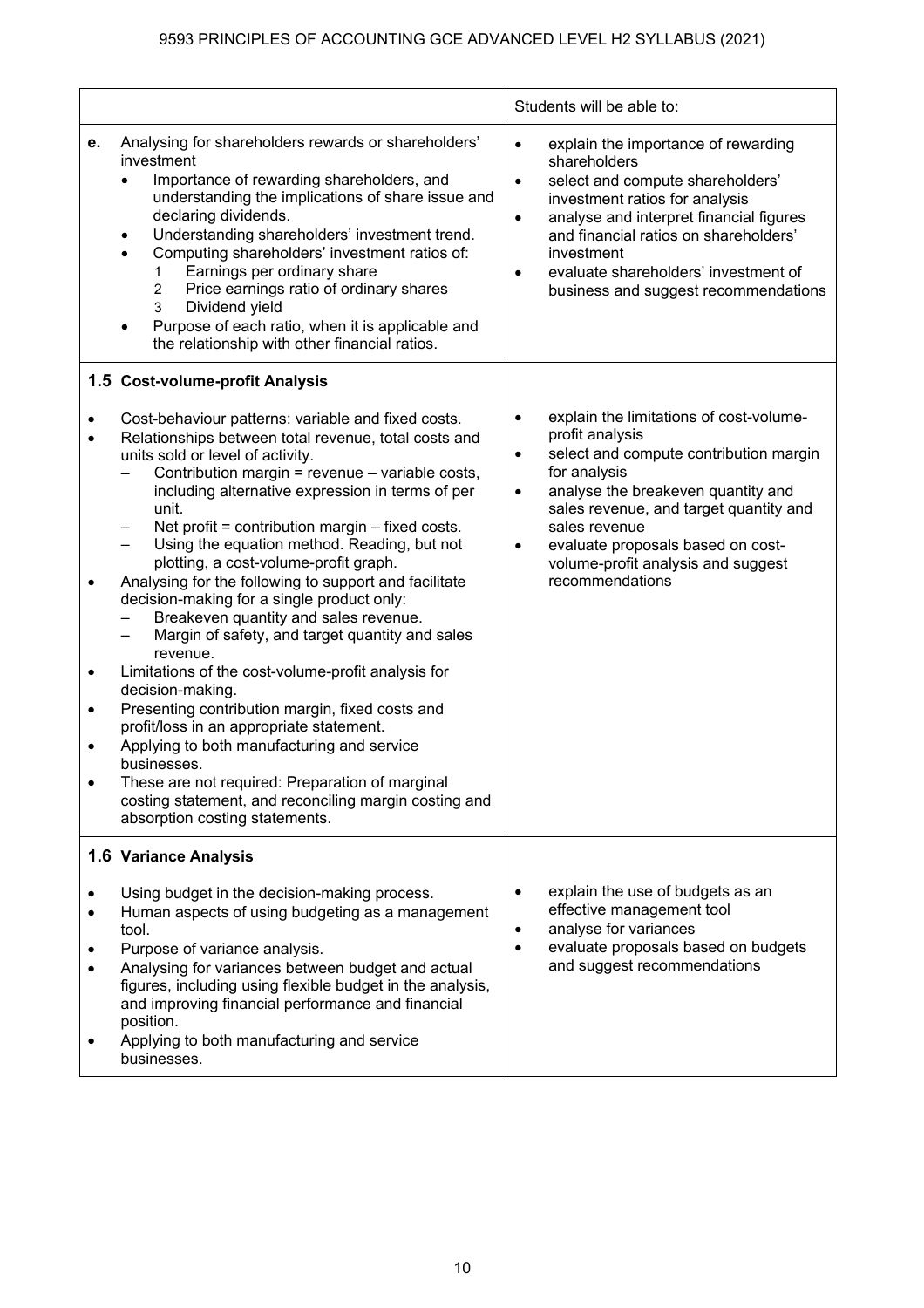|                                                               |                                                                                                                                                                                                                                                                                                                                                                                                                                                                                                                                                                                                                                                                                                                                                                                                                                                              | Students will be able to:                                                                                                                                                                                                                                                                                                   |
|---------------------------------------------------------------|--------------------------------------------------------------------------------------------------------------------------------------------------------------------------------------------------------------------------------------------------------------------------------------------------------------------------------------------------------------------------------------------------------------------------------------------------------------------------------------------------------------------------------------------------------------------------------------------------------------------------------------------------------------------------------------------------------------------------------------------------------------------------------------------------------------------------------------------------------------|-----------------------------------------------------------------------------------------------------------------------------------------------------------------------------------------------------------------------------------------------------------------------------------------------------------------------------|
|                                                               | 1.7 Capital Investment Analysis                                                                                                                                                                                                                                                                                                                                                                                                                                                                                                                                                                                                                                                                                                                                                                                                                              |                                                                                                                                                                                                                                                                                                                             |
| $\bullet$<br>$\bullet$<br>$\bullet$<br>$\bullet$<br>$\bullet$ | Purpose of capital investment analysis.<br>Cash outflows and cash inflows, and applying to<br>scenarios with even or uneven cash flows.<br>Analysing capital projects using the (i) payback period;<br>and (ii) net present value methods to support and<br>facilitate decision-making.<br>Net present value: Time value of money, compounding<br>interest, present value and future value. Include using<br>weighted average cost of capital as a discount rate.<br>Computing relative proportion of funding based on<br>book value. Computing weighted average cost of<br>capital only, given cost of capital of each source of<br>funding and relative proportion of funding.<br>Limitations of the capital investment analysis as well<br>as net present value method for decision-making.<br>This is not required: Discounted payback period.           | compute cash flows and net cash flow<br>$\bullet$<br>compute payback period and net<br>$\bullet$<br>present value<br>compute relative proportion of funding<br>$\bullet$<br>and weighted average cost of capital<br>evaluate proposals based on capital<br>$\bullet$<br>investment appraisal and suggest<br>recommendations |
|                                                               | 1.8 Relevant Information for Decision-making                                                                                                                                                                                                                                                                                                                                                                                                                                                                                                                                                                                                                                                                                                                                                                                                                 |                                                                                                                                                                                                                                                                                                                             |
| $\bullet$<br>$\bullet$<br>$\bullet$                           | Relevant revenue, relevant cost, sunk cost, and<br>opportunity cost.<br>Analysing for the following situations to support and<br>facilitate decision-making:<br>Accept or reject one-time only special order,<br>$\mathbf 1$<br>product/service, with or without excess capacity in<br>the business.<br>$\overline{2}$<br>Make (i.e. insourcing) or buy (i.e. outsourcing) a<br>component/product/ service with or without<br>excess capacity in the business.<br>Continue or discontinue a product/service with or<br>3<br>without excess capacity in the business.<br>Selection between products/services under<br>4<br>situation of limited resources in the business and<br>with or without limited market demand.<br>Applying to both manufacturing and service<br>businesses.<br>Limitations of using quantitative information for<br>decision-making. | explain relevant income, relevant costs<br>$\bullet$<br>and opportunity cost<br>evaluate proposals based on relevance<br>$\bullet$<br>of income and costs, and suggest<br>recommendations                                                                                                                                   |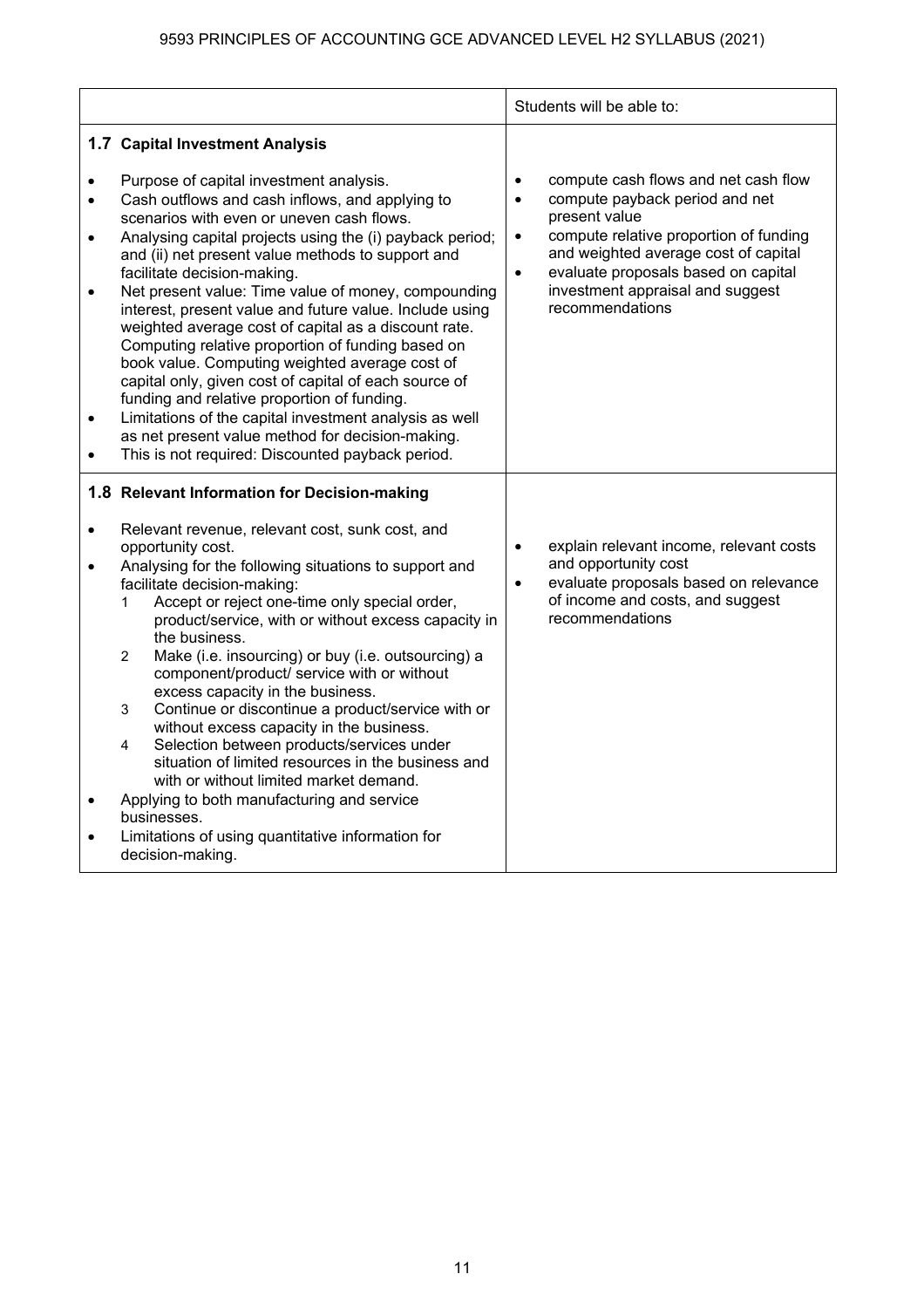#### **Key Understanding 2: Accounting is a language used to represent business economic activities**

|           |                                                                                                                                                                                                                                                                                                                                                                                                                                                                                                                                                                                                            |                        | Students will be able to:                                                                                                                                                                             |
|-----------|------------------------------------------------------------------------------------------------------------------------------------------------------------------------------------------------------------------------------------------------------------------------------------------------------------------------------------------------------------------------------------------------------------------------------------------------------------------------------------------------------------------------------------------------------------------------------------------------------------|------------------------|-------------------------------------------------------------------------------------------------------------------------------------------------------------------------------------------------------|
|           | <b>Businesses and Economic Activities</b>                                                                                                                                                                                                                                                                                                                                                                                                                                                                                                                                                                  |                        |                                                                                                                                                                                                       |
|           | 2.1 Types of Businesses                                                                                                                                                                                                                                                                                                                                                                                                                                                                                                                                                                                    |                        |                                                                                                                                                                                                       |
| $\bullet$ | Classification of businesses by business objectives:<br>profit-making; non-profit making. Features and<br>differences between such businesses. How business<br>objective affect business economic activities.<br>Classification of businesses by trade: merchandising;<br>service; manufacturing. Features and differences<br>between such businesses. How the main income<br>generating economic activities of each type of<br>business are represented on the financial statements.<br>This syllabus focuses on profit-making businesses<br>only, of merchandising, service and manufacturing<br>trades. | $\bullet$              | differentiate between businesses in<br>merchandising, services and<br>manufacturing<br>differentiate between financial<br>statements of businesses in<br>merchandising, services and<br>manufacturing |
|           | 2.2 Forms of Business Ownerships                                                                                                                                                                                                                                                                                                                                                                                                                                                                                                                                                                           |                        |                                                                                                                                                                                                       |
| $\bullet$ | Types of business ownerships: sole proprietorship;<br>partnership; company. Features and differences<br>between such business ownerships. How the financial<br>statements reflect different forms of business<br>ownerships.<br>This syllabus focuses on accounting for company only.<br>This is not required: Registration requirements of<br>different forms of business ownerships.                                                                                                                                                                                                                     | $\bullet$<br>$\bullet$ | differentiate between sole proprietorship,<br>partnership and company<br>differentiate between financial<br>statements of sole proprietorship,<br>partnership and company                             |
|           | 2.3 Economic Activities                                                                                                                                                                                                                                                                                                                                                                                                                                                                                                                                                                                    |                        |                                                                                                                                                                                                       |
| $\bullet$ | Importance of and differences between financing,<br>investing and operating activities. Relationships<br>between the three categories of economic activities.<br>Operating cycle.<br>A business transaction is an economic activity that is<br>to be processed by the accounting function.                                                                                                                                                                                                                                                                                                                 |                        | differentiate between financing, investing<br>and operating activities<br>explain the relationships between<br>financing, investing and operating<br>activities<br>explain the operating cycle        |
|           | Representation and Presentation of Economic Activities                                                                                                                                                                                                                                                                                                                                                                                                                                                                                                                                                     |                        |                                                                                                                                                                                                       |
|           | 2.4 Elements of Financial Statements                                                                                                                                                                                                                                                                                                                                                                                                                                                                                                                                                                       |                        |                                                                                                                                                                                                       |
| ٠         | Effects of economic activities are classified by their<br>economic characteristics into asset, liability, equity,<br>income and expense.                                                                                                                                                                                                                                                                                                                                                                                                                                                                   |                        | differentiate between assets, liabilities,<br>equity, profit, income and expenses                                                                                                                     |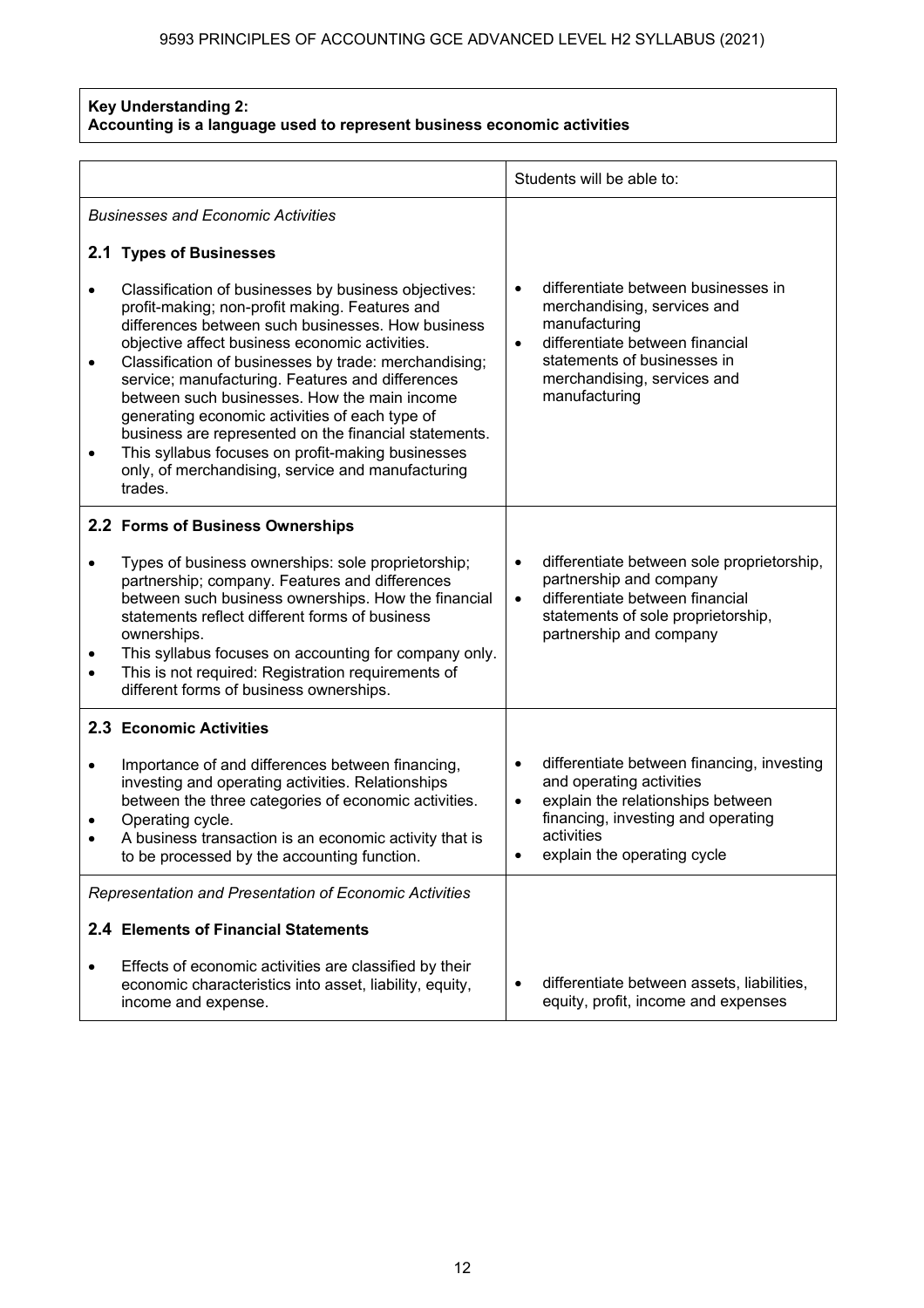|                |                                                                                                                                                                                                                                                                                                                                                                                                                                                            |           | Students will be able to:                                                                                                                                                                        |
|----------------|------------------------------------------------------------------------------------------------------------------------------------------------------------------------------------------------------------------------------------------------------------------------------------------------------------------------------------------------------------------------------------------------------------------------------------------------------------|-----------|--------------------------------------------------------------------------------------------------------------------------------------------------------------------------------------------------|
| ٠              | 2.5 Accounting Equation<br>Basic accounting equation: assets = equity + liabilities.<br>Expanding the basic accounting equation to include<br>income, expenses, share capital, reserves, non-<br>current assets, current assets, etc.<br>Relating the accounting equation to the financial<br>statements.<br>Effects of economic activities, also alternatively known<br>as business transactions, on the accounting equation<br>and financial statements. | $\bullet$ | compute the values of financial figures<br>based on the accounting equation<br>analyse the effects of transactions on the<br>accounting equation                                                 |
| $\bullet$      | 2.6 Financial Statements<br>Effects of economic activities, also alternatively known<br>as business transactions, are summarised and                                                                                                                                                                                                                                                                                                                       | $\bullet$ | analyse and present the effects of<br>transactions on the financial statements                                                                                                                   |
| $\bullet$      | presented on financial statements.<br>Generally accepted financial statement formats and<br>financial terms other than those shown in the<br>Appendix are also acceptable.                                                                                                                                                                                                                                                                                 |           |                                                                                                                                                                                                  |
| ٠              | This syllabus requires only the preparation of these<br>financial statements: balance sheet, income<br>statement, statement of changes in equity and<br>statement of cash flows.                                                                                                                                                                                                                                                                           |           |                                                                                                                                                                                                  |
|                | Income Statement<br>Purpose of the income statement.<br>Preparing an income statement in good form in a<br>narrative format for a merchandising, service or<br>manufacturing business, with or without end of<br>financial period adjustments to be made.                                                                                                                                                                                                  | ٠         | differentiate between gross and net<br>profits<br>prepare an income statement for<br>merchandising and service businesses                                                                        |
|                | <b>Balance Sheet</b>                                                                                                                                                                                                                                                                                                                                                                                                                                       | $\bullet$ | differentiate between non-current and                                                                                                                                                            |
|                | Purpose of the balance sheet.<br>Preparing a properly classified balance sheet in a<br>narrative format for a company, with or without end of<br>financial period adjustments to be made.                                                                                                                                                                                                                                                                  | ٠         | current assets<br>differentiate between non-current and<br>current liabilities<br>prepare a balance sheet for a company                                                                          |
|                | Statement of Changes in Equity<br>Purpose of statement of changes in equity, with or<br>without end of financial period adjustments to be<br>made.                                                                                                                                                                                                                                                                                                         | $\bullet$ | prepare a statement of changes in equity<br>for a company                                                                                                                                        |
| $\bullet$<br>٠ | <b>Statement of Cash Flows</b><br>Purpose of the statement of cash flows.<br>A statement of cash flows in good form based on the<br>indirect method only.<br>Reconciling between cash and accrual basis of<br>accounting.                                                                                                                                                                                                                                  | ٠         | differentiate between cash inflow and<br>cash outflow activities<br>differentiate among cash flows from<br>operating, investing and financing<br>activities<br>prepare a statement of cash flows |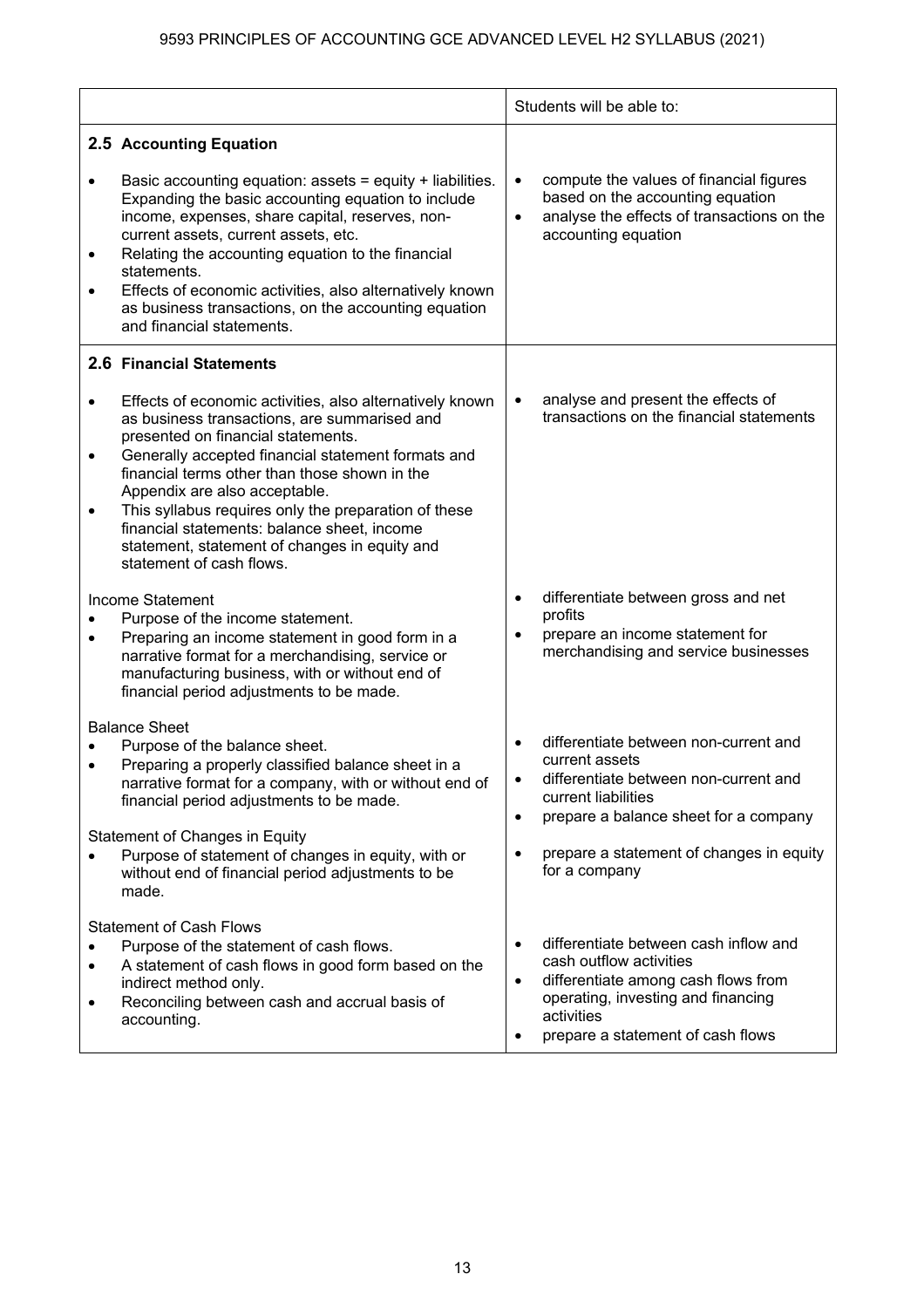|                                                       |                                                                                                                                                                                                                                                                                                                                                                                                                                                                                                                                                                                                                                                                                                                                                                                                                                                                                                                                                                                                                                                                                                                                                                                                                                                                                                                                                                      | Students will be able to:                                                                                                                                                                                                                                                                                                                                                                                                                                                                                                                                                                                                                    |
|-------------------------------------------------------|----------------------------------------------------------------------------------------------------------------------------------------------------------------------------------------------------------------------------------------------------------------------------------------------------------------------------------------------------------------------------------------------------------------------------------------------------------------------------------------------------------------------------------------------------------------------------------------------------------------------------------------------------------------------------------------------------------------------------------------------------------------------------------------------------------------------------------------------------------------------------------------------------------------------------------------------------------------------------------------------------------------------------------------------------------------------------------------------------------------------------------------------------------------------------------------------------------------------------------------------------------------------------------------------------------------------------------------------------------------------|----------------------------------------------------------------------------------------------------------------------------------------------------------------------------------------------------------------------------------------------------------------------------------------------------------------------------------------------------------------------------------------------------------------------------------------------------------------------------------------------------------------------------------------------------------------------------------------------------------------------------------------------|
|                                                       | Representation and Presentation of Financing Activities                                                                                                                                                                                                                                                                                                                                                                                                                                                                                                                                                                                                                                                                                                                                                                                                                                                                                                                                                                                                                                                                                                                                                                                                                                                                                                              |                                                                                                                                                                                                                                                                                                                                                                                                                                                                                                                                                                                                                                              |
|                                                       | 2.7 Shareholders' Equity                                                                                                                                                                                                                                                                                                                                                                                                                                                                                                                                                                                                                                                                                                                                                                                                                                                                                                                                                                                                                                                                                                                                                                                                                                                                                                                                             |                                                                                                                                                                                                                                                                                                                                                                                                                                                                                                                                                                                                                                              |
| $\bullet$<br>$\bullet$<br>$\bullet$<br>٠<br>$\bullet$ | Company as a separate legal entity. Shares as the<br>unit of ownership, either privately held or publicly-<br>traded.<br>Effects of the following transactions on the accounting<br>equation and financial statements:<br>Issuance of shares: ordinary, cumulative<br>preference and non-cumulative preference<br>shares. Issuing ordinary shares by<br>(i) subscription, (ii) bonus issue, and (iii) rights<br>issue. Computing share capital.<br>Cash buy-back of ordinary shares only.<br>Declared dividends: Dividends on<br>(i) ordinary shares, (ii) cumulative preference<br>shares, and (iii) non-cumulative preference<br>shares. Computing interim dividends and declared<br>dividends.<br>Retained earnings.<br>Asset revaluation reserve: Creation of asset<br>revaluation reserve only.<br>Journal entries of transactions relating to the following<br>are not required:<br>Cash buy-back of ordinary shares.<br>Asset revaluation reserves.<br>Presenting shareholders' equity on the financial<br>statements in accordance with generally accepted<br>accounting practices.<br>These are not required: Legal procedures on<br>incorporation of company and declaration of dividends.<br>Preparation of accounts for publication. Accounting for<br>share premium or share discount. No subsequent re-<br>issue of previously bought ordinary shares. | compute share capital, dividends,<br>$\bullet$<br>retained earnings and asset revaluation<br>reserve<br>prepare journal entries on transactions<br>$\bullet$<br>relating to share capital, dividends and<br>retained earnings<br>analyse the effects of transactions<br>$\bullet$<br>relating to share capital, dividends,<br>retained earnings and asset revaluation<br>reserve on the accounting equation and<br>financial statements<br>prepare extracts of financial statements<br>showing the presentation of share capital<br>and reserves                                                                                             |
| $\bullet$<br>$\bullet$<br>٠                           | 2.8 Long-term and Short-term Borrowing<br>Types of borrowings: loan, mortgage and bond.<br>Effects of the following transactions on the accounting<br>equation and financial statements:<br>New borrowing.<br>Repayment of borrowing. Computing loan<br>repayment and outstanding loan, based on<br>simple interest method.<br>Interest on borrowing. Computing interest<br>expense and interest payable, based on simple<br>interest method.<br>Presenting long-term and short-term borrowing on the<br>financial statements in accordance with generally<br>accepted accounting practices.<br>These are not required: How interest rate is charged<br>on the loan, at fixed or floating rate. Apportionment of<br>loan repayment into amounts for repayments of<br>principal sum and interest. Banking operations, such<br>as opening a loan account.                                                                                                                                                                                                                                                                                                                                                                                                                                                                                                              | compute loan repayment, outstanding<br>$\bullet$<br>loan, interest expense and interest<br>payable<br>prepare journal entries on transactions<br>$\bullet$<br>relating to long-term borrowing<br>analyse the effects of transactions<br>$\bullet$<br>relating to long-term borrowing on the<br>accounting equation and financial<br>statements<br>prepare extracts of financial statements<br>$\bullet$<br>showing the presentation of long-term<br>borrowing<br>explain the representation of long-term<br>$\bullet$<br>and short-term borrowing, and their<br>presentation on the financial statements<br>in relation to accounting theory |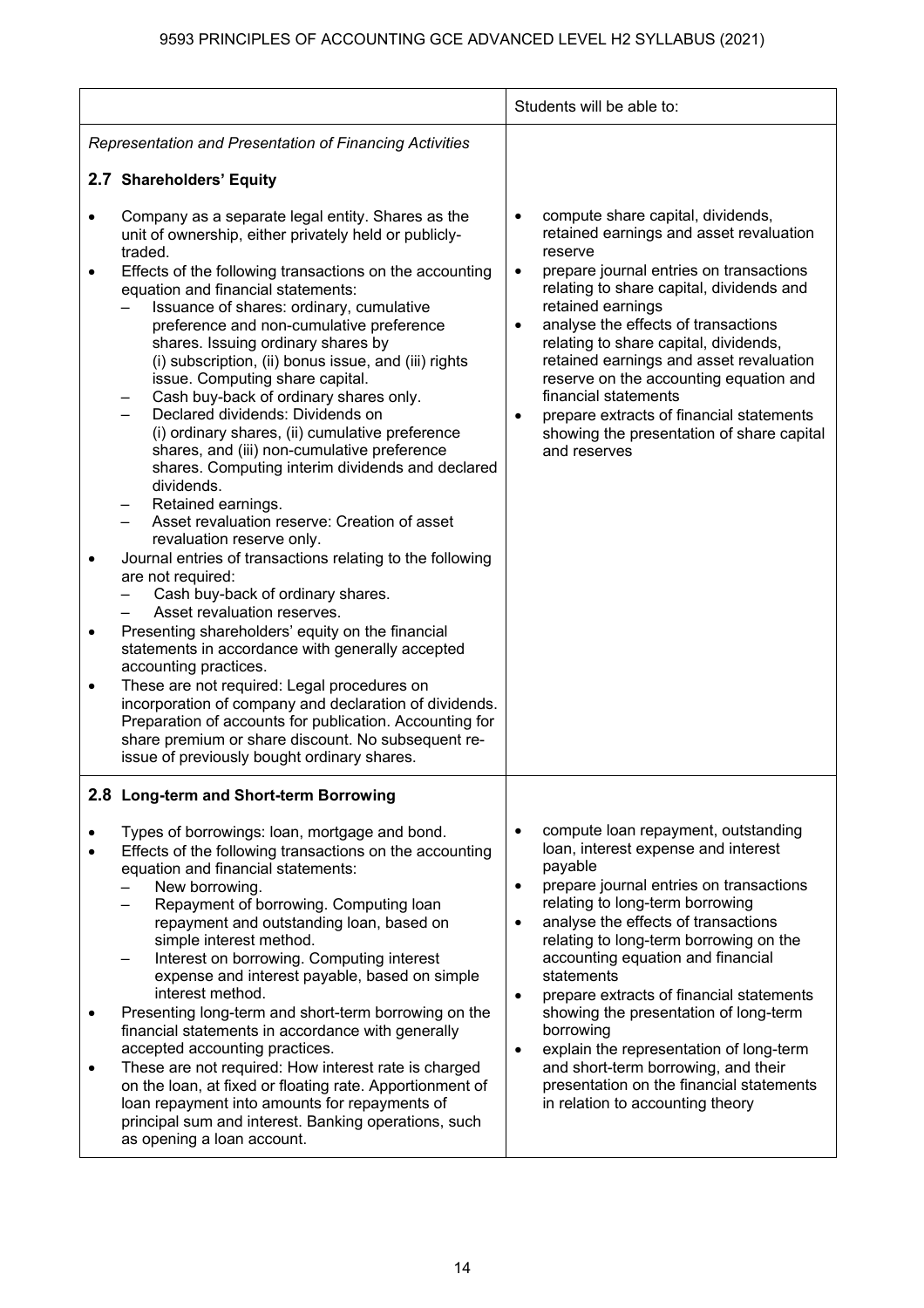|                                                                                                                                                                                                                                                                                                                                                                                                                                                                                                                                                                                                                                                                                                                                                                                                                                                                                                                                                                                                                                                                                                                                                                                                                                                                                                                                                                                                                                                                                                                                                                                                                                                                                                                                                                                                                                                                           | Students will be able to:                                                                                                                                                                                                                                                                                                                                                                                                                                                                                                                                                                                                                                                                                                                                                                                                                                                                                                                                                                                                                                                                                                                                                                                                                                                                                                                                                                                                                                                                                                                                                                                                                                                                                                                 |
|---------------------------------------------------------------------------------------------------------------------------------------------------------------------------------------------------------------------------------------------------------------------------------------------------------------------------------------------------------------------------------------------------------------------------------------------------------------------------------------------------------------------------------------------------------------------------------------------------------------------------------------------------------------------------------------------------------------------------------------------------------------------------------------------------------------------------------------------------------------------------------------------------------------------------------------------------------------------------------------------------------------------------------------------------------------------------------------------------------------------------------------------------------------------------------------------------------------------------------------------------------------------------------------------------------------------------------------------------------------------------------------------------------------------------------------------------------------------------------------------------------------------------------------------------------------------------------------------------------------------------------------------------------------------------------------------------------------------------------------------------------------------------------------------------------------------------------------------------------------------------|-------------------------------------------------------------------------------------------------------------------------------------------------------------------------------------------------------------------------------------------------------------------------------------------------------------------------------------------------------------------------------------------------------------------------------------------------------------------------------------------------------------------------------------------------------------------------------------------------------------------------------------------------------------------------------------------------------------------------------------------------------------------------------------------------------------------------------------------------------------------------------------------------------------------------------------------------------------------------------------------------------------------------------------------------------------------------------------------------------------------------------------------------------------------------------------------------------------------------------------------------------------------------------------------------------------------------------------------------------------------------------------------------------------------------------------------------------------------------------------------------------------------------------------------------------------------------------------------------------------------------------------------------------------------------------------------------------------------------------------------|
| Representation and Presentation of Investing Activities                                                                                                                                                                                                                                                                                                                                                                                                                                                                                                                                                                                                                                                                                                                                                                                                                                                                                                                                                                                                                                                                                                                                                                                                                                                                                                                                                                                                                                                                                                                                                                                                                                                                                                                                                                                                                   |                                                                                                                                                                                                                                                                                                                                                                                                                                                                                                                                                                                                                                                                                                                                                                                                                                                                                                                                                                                                                                                                                                                                                                                                                                                                                                                                                                                                                                                                                                                                                                                                                                                                                                                                           |
| 2.9 Property, Plant and Equipment                                                                                                                                                                                                                                                                                                                                                                                                                                                                                                                                                                                                                                                                                                                                                                                                                                                                                                                                                                                                                                                                                                                                                                                                                                                                                                                                                                                                                                                                                                                                                                                                                                                                                                                                                                                                                                         |                                                                                                                                                                                                                                                                                                                                                                                                                                                                                                                                                                                                                                                                                                                                                                                                                                                                                                                                                                                                                                                                                                                                                                                                                                                                                                                                                                                                                                                                                                                                                                                                                                                                                                                                           |
| Purpose of property, plant and equipment.<br>Effects of the following transactions on the accounting<br>equation and financial statements:<br>Acquisition of assets:<br>Cost of asset. Acquiring assets on cash term<br>$\circ$<br>or credit term or by trading-in a used asset.<br>Incurring subsequent costs relating to the<br>$\circ$<br>asset: capital and revenue expenditure, and<br>applying the materiality concept.<br>Depreciation:<br>Causes and definition of depreciation.<br>$\circ$<br>Depreciation methods of: (i) straight-line<br>$\circ$<br>method, and (ii) reducing-balance method.<br>Computing depreciation, with partial or full<br>year of depreciation in year of acquisition or<br>disposal. Computing accumulated<br>depreciation and net book value.<br>Effects of changing depreciation rate, useful<br>$\circ$<br>life, scrap value and depreciation method.<br>Revaluation of assets:<br>Understanding revalued amount.<br>$\circ$<br>Adjusting net book value to revalued amount.<br>$\circ$<br>Include upward and downward revaluations,<br>and over two financial periods only.<br>This is not required: Derivation of revalued<br>$\circ$<br>amount.<br>Impairment of assets:<br>Understanding recoverable amount.<br>$\circ$<br>Adjusting net book value to recoverable<br>$\circ$<br>amount.<br>These are not required: Derivation of<br>$\circ$<br>recoverable amount. Subsequent reversal of<br>impairment loss is not required.<br>Sale of assets:<br>Gain or loss on sale of asset, carried at cost<br>$\circ$<br>or revalued cost, from a sale or trading-in for<br>a new asset.<br>This is not required: Disposal of asset.<br>$\circ$<br>Journal entries of transactions relating to the following<br>are not required:<br>Revaluation of assets<br>Impairment of assets<br>Presenting property, plant and equipment on the | explain depreciation, useful life and<br>$\bullet$<br>causes of depreciation<br>suggest appropriate depreciation method<br>$\bullet$<br>for a class of property, plant and<br>equipment<br>differentiate between capital and revenue<br>$\bullet$<br>expenditure, with application of the<br>materiality concept<br>analyse the effects of transactions<br>$\bullet$<br>relating to reclassification of capital and<br>revenue expenditure on the accounting<br>equation and financial statements<br>compute cost of property, plant and<br>$\bullet$<br>equipment, accumulated depreciation<br>and net book value, and depreciation<br>rate and depreciation<br>prepare journal entries on transactions<br>$\bullet$<br>relating to acquisition and depreciation of<br>property, plant and equipment<br>analyse the effects of transactions<br>$\bullet$<br>relating to changing depreciation charged<br>on the accounting equation and financial<br>statements<br>compute adjustments relating to<br>$\bullet$<br>revaluation and impairment loss of<br>property, plant and equipment<br>analyse the effects of transactions<br>$\bullet$<br>relating to revaluation and impairment of<br>property, plant and equipment on the<br>accounting equation and financial<br>statements<br>compute gain/loss on sale of property,<br>plant and equipment<br>prepare journal entries on transactions<br>$\bullet$<br>relating to sale of property, plant and<br>equipment<br>analyse the effects of transactions<br>$\bullet$<br>relating to sale of property, plant and<br>equipment on the accounting equation<br>and financial statements<br>prepare extracts of financial statements<br>$\bullet$<br>showing the presentation of property, |
| financial statements in accordance with generally<br>accepted accounting practices.                                                                                                                                                                                                                                                                                                                                                                                                                                                                                                                                                                                                                                                                                                                                                                                                                                                                                                                                                                                                                                                                                                                                                                                                                                                                                                                                                                                                                                                                                                                                                                                                                                                                                                                                                                                       | plant and equipment<br>explain the representation of property,<br>$\bullet$<br>plant and equipment, and their<br>presentation on the financial statements<br>in relation to accounting theory                                                                                                                                                                                                                                                                                                                                                                                                                                                                                                                                                                                                                                                                                                                                                                                                                                                                                                                                                                                                                                                                                                                                                                                                                                                                                                                                                                                                                                                                                                                                             |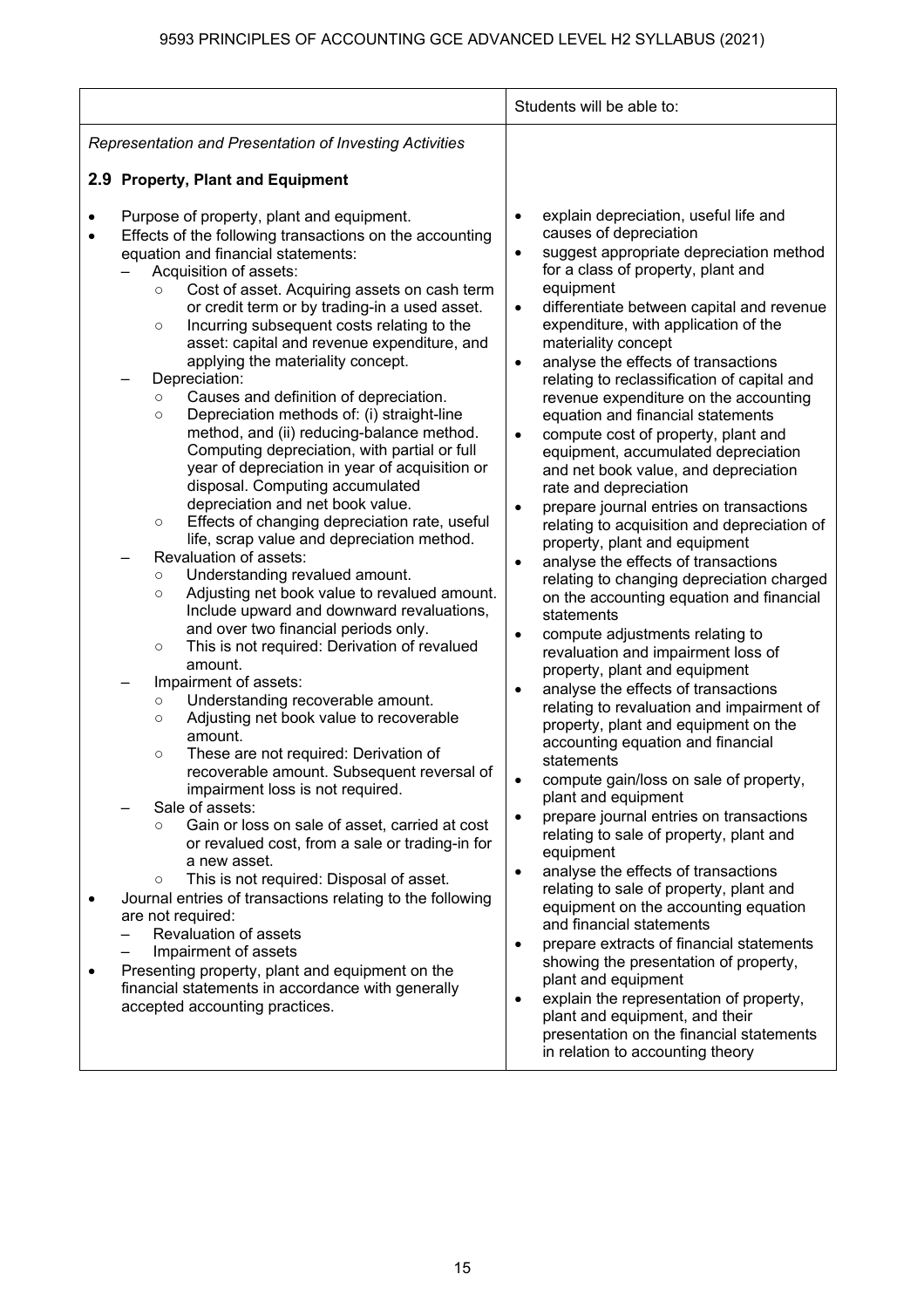|                             |                                                                                                                                                                                                                                                                                                                                                                                                                                                                                                                                                                                                                                                                                                                                                                                                                                                                                                                                                                                                                                                                                                                                                                                                                                                                                                                                                                                                           | Students will be able to:                                                                                                                                                                                                                                                                                                                                                                                                                                                                                                                                                                                                  |
|-----------------------------|-----------------------------------------------------------------------------------------------------------------------------------------------------------------------------------------------------------------------------------------------------------------------------------------------------------------------------------------------------------------------------------------------------------------------------------------------------------------------------------------------------------------------------------------------------------------------------------------------------------------------------------------------------------------------------------------------------------------------------------------------------------------------------------------------------------------------------------------------------------------------------------------------------------------------------------------------------------------------------------------------------------------------------------------------------------------------------------------------------------------------------------------------------------------------------------------------------------------------------------------------------------------------------------------------------------------------------------------------------------------------------------------------------------|----------------------------------------------------------------------------------------------------------------------------------------------------------------------------------------------------------------------------------------------------------------------------------------------------------------------------------------------------------------------------------------------------------------------------------------------------------------------------------------------------------------------------------------------------------------------------------------------------------------------------|
|                             | Representation and Presentation of Operating Activities                                                                                                                                                                                                                                                                                                                                                                                                                                                                                                                                                                                                                                                                                                                                                                                                                                                                                                                                                                                                                                                                                                                                                                                                                                                                                                                                                   |                                                                                                                                                                                                                                                                                                                                                                                                                                                                                                                                                                                                                            |
| 2.10                        | <b>Income and Expenses</b>                                                                                                                                                                                                                                                                                                                                                                                                                                                                                                                                                                                                                                                                                                                                                                                                                                                                                                                                                                                                                                                                                                                                                                                                                                                                                                                                                                                |                                                                                                                                                                                                                                                                                                                                                                                                                                                                                                                                                                                                                            |
| ٠<br>$\bullet$<br>$\bullet$ | Income and expenses in relation to the main income<br>generating activities of the business.<br>Types of other income not earned from the main<br>income generating activities of the business.<br>Types of expenses incurred in generating income.<br>Effects of the following transactions on the accounting<br>equation and financial statements:<br>Sale of goods on cash and credit term.<br>Calculating trade discount. Inventory recorded<br>based on the perpetual inventory recording<br>method only.<br>Providing services on cash and credit term.<br>Other income. Adjusting for income receivable<br>and income received in advance/unearned<br>income.<br>Expenses. Adjusting for accrued expenses/<br>expenses payable and prepaid expenses.                                                                                                                                                                                                                                                                                                                                                                                                                                                                                                                                                                                                                                               | compute earned and unearned portions<br>$\bullet$<br>of income, and expired/consumed and<br>unexpired/unconsumed portions of<br>expenses<br>prepare the journal entries on<br>٠<br>transactions relating to income and<br>expenses<br>analyse the effects of transactions<br>relating to income and expenses on the<br>accounting equation and financial<br>statements<br>prepare extracts of financial statements<br>showing the presentation of income and<br>expense<br>explain the representation of income and<br>expenses, and their presentation on the<br>financial statements in relation to<br>accounting theory |
| 2.11                        | <b>Inventories</b>                                                                                                                                                                                                                                                                                                                                                                                                                                                                                                                                                                                                                                                                                                                                                                                                                                                                                                                                                                                                                                                                                                                                                                                                                                                                                                                                                                                        |                                                                                                                                                                                                                                                                                                                                                                                                                                                                                                                                                                                                                            |
| $\bullet$<br>٠              | Inventories in merchandising and manufacturing<br>businesses. Materials or supplies to be consumed in<br>the provision of services in a services business.<br>Effects of the following transactions/adjustments on<br>the accounting equation and financial statements:<br>Purchase of inventories:<br>Cost of inventories. Purchasing inventories<br>$\circ$<br>on cash and credit term. Inventory recorded<br>based on the perpetual inventory recording<br>method only.<br>Sale of inventories:<br>Inventory recorded based on the perpetual<br>$\circ$<br>inventory recording method only.<br>Physical flow and cost flow of inventories,<br>$\circ$<br>and the need for an inventory costing<br>method. Computing cost of goods sold and<br>ending inventories, based on the inventory<br>costing methods of (i) FIFO, and (ii) weighted<br>average.<br>Adjusting between inventory costing<br>$\circ$<br>methods of (i) FIFO, and (ii) weighted<br>average.<br>Valuation of ending inventories and impairment of<br>assets.<br>Understanding net realisable value.<br>$\circ$<br>Adjusting ending inventories to net realisable<br>$\circ$<br>value.<br>This is not required: Derivation of net<br>$\circ$<br>realisable value.<br>Presenting inventories on the financial statements in<br>accordance with generally accepted accounting<br>practices.<br>This is not required: Use of stock card. | compute cost of inventories at purchase,<br>٠<br>cost of sales, ending inventories and<br>impairment loss<br>prepare journal entries on transactions<br>$\bullet$<br>relating to inventories<br>analyse the effects of transactions<br>$\bullet$<br>relating to inventories on the accounting<br>equation and financial statements<br>prepare extracts of financial statements<br>$\bullet$<br>showing the presentation of inventories<br>explain the representation of inventories,<br>and their presentation on the financial<br>statements in relation to accounting<br>theory                                          |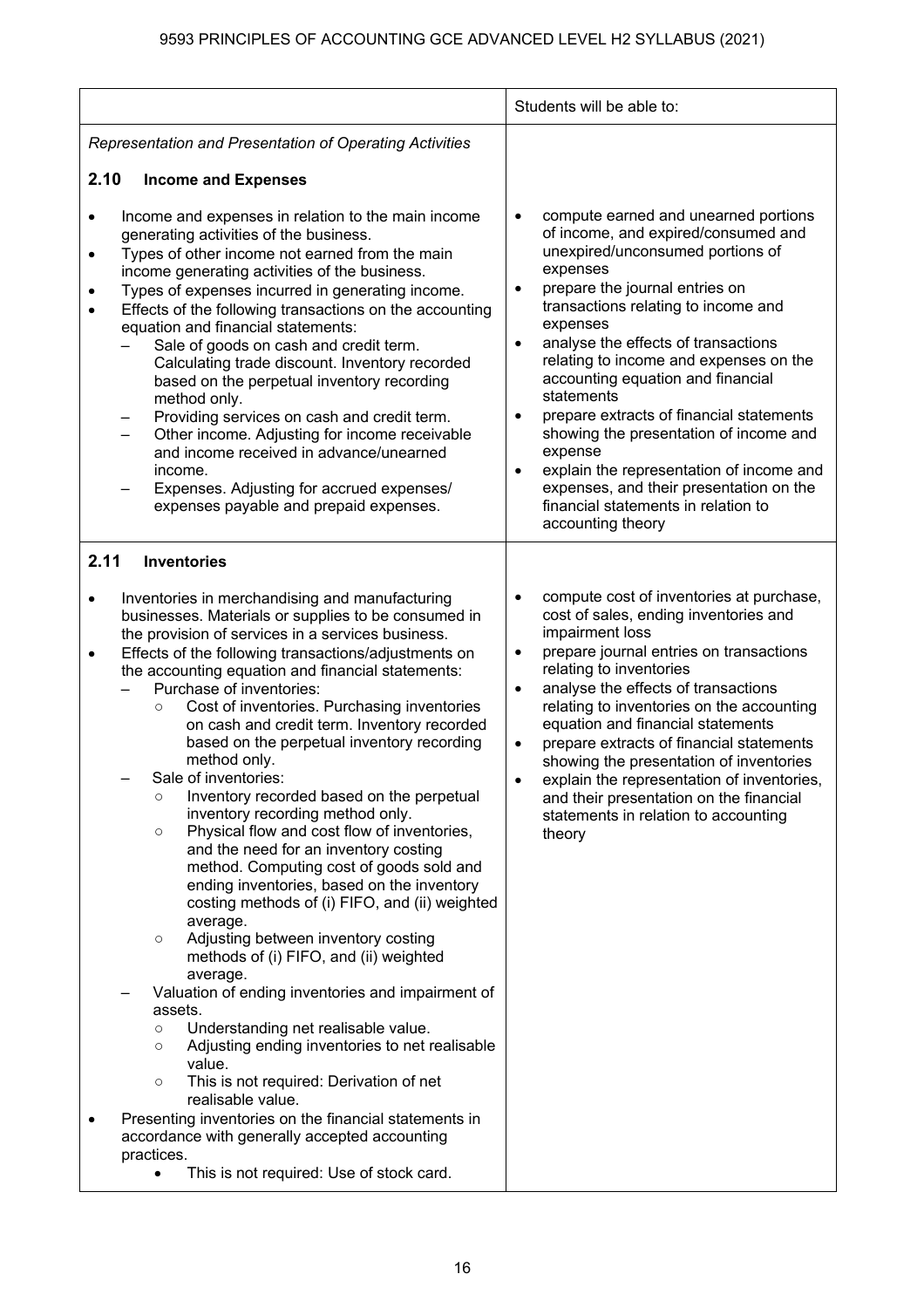|                                                                                                                                                                                                                                                                                                                                                                                                                                                                                                                                                                                                                                                                                                                                                                                          | Students will be able to:                                                                                                                                                                                                                                                                                                                                                                                                                                                                                                                                                                                                                                                                                  |
|------------------------------------------------------------------------------------------------------------------------------------------------------------------------------------------------------------------------------------------------------------------------------------------------------------------------------------------------------------------------------------------------------------------------------------------------------------------------------------------------------------------------------------------------------------------------------------------------------------------------------------------------------------------------------------------------------------------------------------------------------------------------------------------|------------------------------------------------------------------------------------------------------------------------------------------------------------------------------------------------------------------------------------------------------------------------------------------------------------------------------------------------------------------------------------------------------------------------------------------------------------------------------------------------------------------------------------------------------------------------------------------------------------------------------------------------------------------------------------------------------------|
| 2.12<br><b>Trade Receivables and Other Receivables</b>                                                                                                                                                                                                                                                                                                                                                                                                                                                                                                                                                                                                                                                                                                                                   |                                                                                                                                                                                                                                                                                                                                                                                                                                                                                                                                                                                                                                                                                                            |
| Effects of the following transactions on the accounting<br>equation and financial statements:<br>Sale of goods on credit term, and related<br>transactions.<br>Providing services on credit term, and related<br>transactions.<br>Impairment of trade receivables: Allowance for<br>impairment of trade receivables is based on<br>amounts owed from customers whose debts may<br>not be collectible in the immediate future or based<br>on a percentage of trade receivables. Allowance<br>may be created for the first time, and adjusted in<br>subsequent financial periods.<br>Presenting trade receivables on the financial<br>$\bullet$<br>statements in accordance with generally accepted<br>practices.<br>This is not required: Use of detailed ageing of trade<br>receivables. | compute trade receivables, allowance for<br>$\bullet$<br>impairment of trade receivables, net<br>trade receivables and impairment loss on<br>trade receivables<br>prepare journal entries on transactions<br>$\bullet$<br>relating to trade receivables<br>analyse the effects of transactions<br>$\bullet$<br>relating to trade receivables on the<br>accounting equation and financial<br>statements<br>$\bullet$<br>prepare extracts of financial statements<br>showing the presentation of trade<br>receivables<br>explain the representation of trade<br>$\bullet$<br>receivables and other receivables, and<br>their presentation on the financial<br>statements in relation to accounting<br>theory |
| 2.13<br><b>Trade Payables and Other Payables</b>                                                                                                                                                                                                                                                                                                                                                                                                                                                                                                                                                                                                                                                                                                                                         |                                                                                                                                                                                                                                                                                                                                                                                                                                                                                                                                                                                                                                                                                                            |
| Effects of the following transactions on the accounting<br>equation and financial statements:<br>Purchase of goods on credit term, and related<br>transactions.<br>Purchase of services provided on credit term, and<br>related transactions.<br>Presenting trade payables on the financial statements<br>٠<br>in accordance with generally accepted accounting<br>practices.                                                                                                                                                                                                                                                                                                                                                                                                            | compute trade payables<br>$\bullet$<br>prepare journal entries on transactions<br>$\bullet$<br>relating to trade payables<br>analyse the effects of transactions<br>$\bullet$<br>relating to trade payables on the<br>accounting equation and financial<br>statements<br>prepare extracts of financial statements<br>$\bullet$<br>showing the presentation of trade<br>payables<br>explain the representation of trade<br>$\bullet$<br>payables and other payables, and their<br>presentation on the financial statements<br>in relation to accounting theory                                                                                                                                              |
| 2.14<br><b>Cash on hand and Cash at Bank</b>                                                                                                                                                                                                                                                                                                                                                                                                                                                                                                                                                                                                                                                                                                                                             |                                                                                                                                                                                                                                                                                                                                                                                                                                                                                                                                                                                                                                                                                                            |
| Effects of the following transactions on the accounting<br>equation and financial statements:<br>Cash receipts.<br>Cash payments.<br>Bank related transactions.<br>Bank reconciliation.<br>Presenting cash on hand/cash at bank on the financial<br>statements in accordance with generally accepted<br>accounting practices.<br>Not required: Descriptions of how of electronic bank<br>transactions are processed.                                                                                                                                                                                                                                                                                                                                                                     | prepare journal entries on transactions<br>$\bullet$<br>relating to cash on hand/cash at bank<br>analyse the effects of bank reconciliation<br>$\bullet$<br>items on balance on the bank statement<br>analyse the effects of transactions<br>$\bullet$<br>relating to cash on hand/cash at bank on<br>the accounting equation and financial<br>statements<br>prepare extracts of financial statements<br>$\bullet$<br>showing the presentation of cash on<br>hand/cash at bank<br>explain the representation of cash on<br>$\bullet$<br>hand/cash at bank, and their<br>presentation on the financial statements<br>in relation to accounting theory                                                       |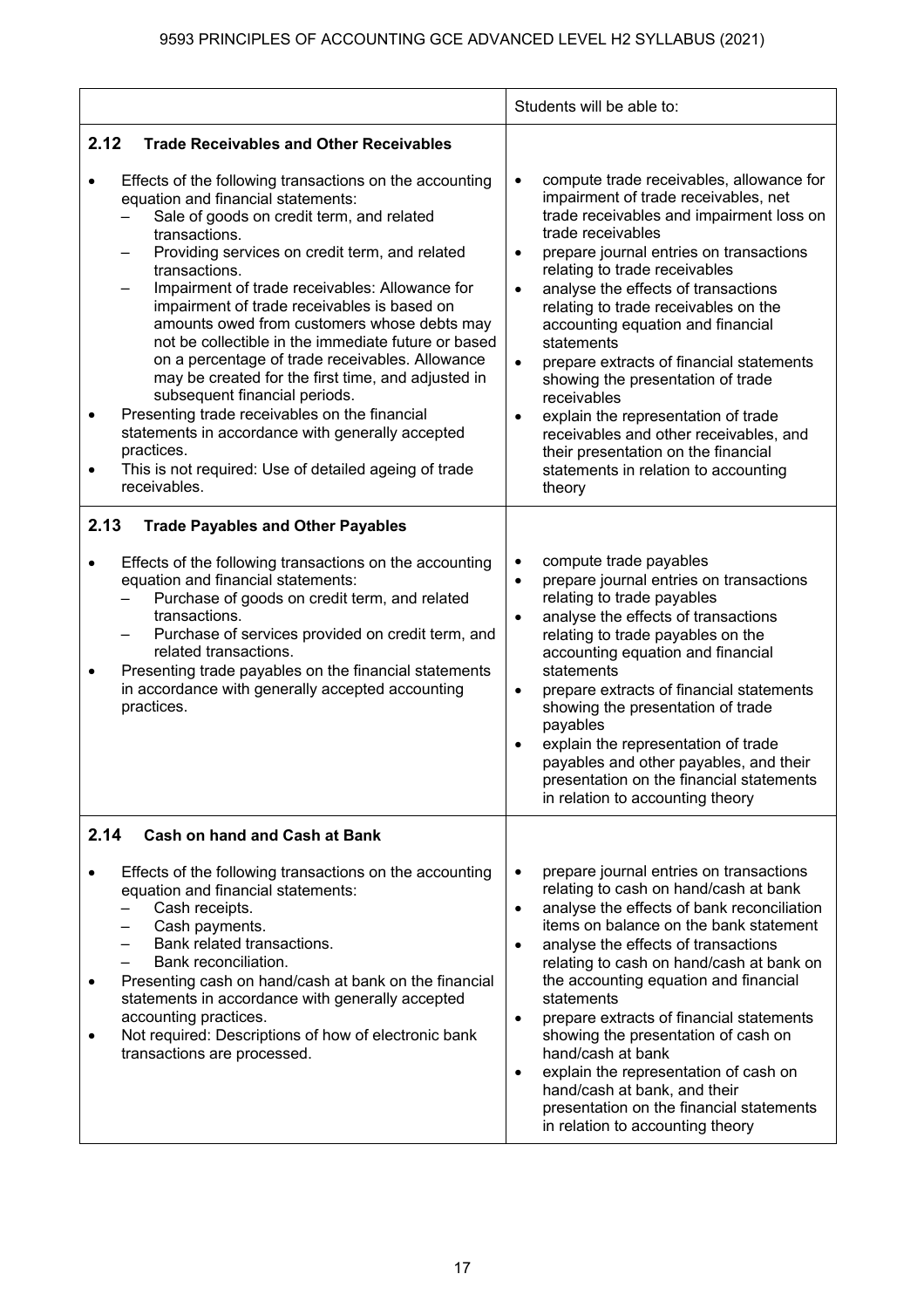|                                                                                                                                                                                                                                                                                                                                                                                                                                                                                                         | Students will be able to:                                                                                                                                                                                                                                                                                                                                                                                                                                                                                                     |
|---------------------------------------------------------------------------------------------------------------------------------------------------------------------------------------------------------------------------------------------------------------------------------------------------------------------------------------------------------------------------------------------------------------------------------------------------------------------------------------------------------|-------------------------------------------------------------------------------------------------------------------------------------------------------------------------------------------------------------------------------------------------------------------------------------------------------------------------------------------------------------------------------------------------------------------------------------------------------------------------------------------------------------------------------|
| Correcting Accounting Errors and Re-construction of<br><b>Accounts</b>                                                                                                                                                                                                                                                                                                                                                                                                                                  |                                                                                                                                                                                                                                                                                                                                                                                                                                                                                                                               |
| 2.15<br><b>Correcting Accounting Errors</b>                                                                                                                                                                                                                                                                                                                                                                                                                                                             |                                                                                                                                                                                                                                                                                                                                                                                                                                                                                                                               |
| Checking for arithmetic accuracy using a trial balance.<br>How accounting errors not revealed by the trial<br>$\bullet$<br>balance are created.<br>Effects of accounting errors and their corrections, in<br>$\bullet$<br>journal entries and on financial statements.<br>This is not required: Use of suspense account. Errors<br>revealed by a trial balance.                                                                                                                                         | prepare journal entries to correct<br>$\bullet$<br>accounting errors<br>analyse the effects of accounting errors<br>on the accounting equation and financial<br>statements<br>analyse the effects of correcting<br>$\bullet$<br>accounting errors on the accounting<br>equation and financial statements<br>prepare corrected profit and financial<br>statements                                                                                                                                                              |
| 2.16<br><b>Incomplete Records</b>                                                                                                                                                                                                                                                                                                                                                                                                                                                                       |                                                                                                                                                                                                                                                                                                                                                                                                                                                                                                                               |
| Using the following techniques to derive financial<br>items.<br>Capital comparison method:<br>Relationship between net profit and change in net<br>assets between two points in time, with or without<br>end of financial period adjustments to be made.<br>Accounts analysis method:<br>Relationships between financial items on the<br>financial statements.<br>Financial ratios method:<br>Relationships between financial items on the<br>financial statements as expressed by financial<br>ratios. | re-construct net profit from changes in<br>net assets<br>re-construct sales revenue, inventory<br>$\bullet$<br>purchased, cost of sales, expenses,<br>other income, gain/loss on sale of<br>property, plant and equipment from<br>changes in relevant balance sheet items<br>and/or relevant financial ratios<br>compute loss in inventory from changes<br>$\bullet$<br>in relevant balance sheet items and/or<br>relevant financial ratios<br>prepare the balance sheet and income<br>statements based on incomplete records |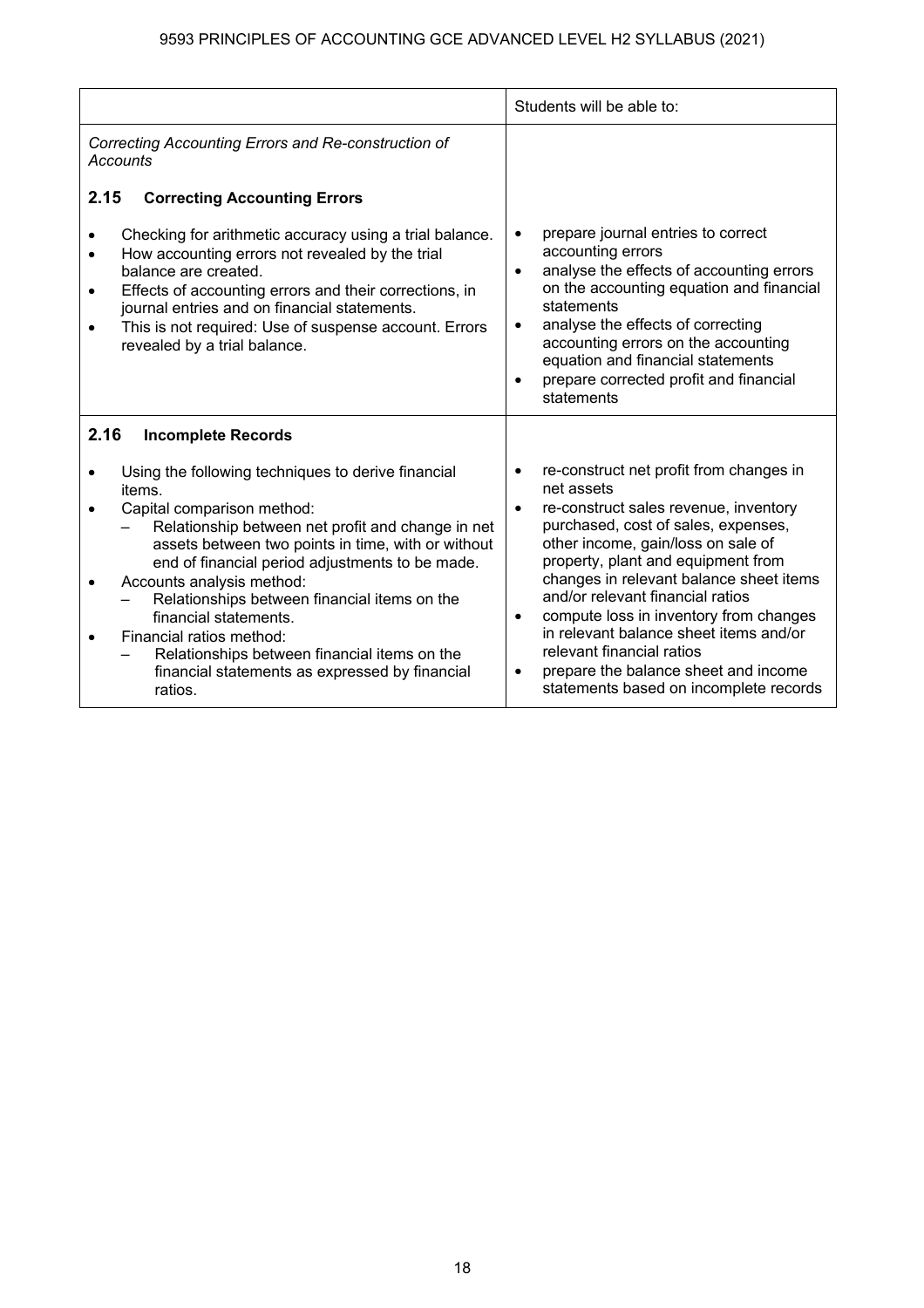#### **Key Understanding 3: Accounting is a measurement system of business economic activities**

|                        |                                                                                                                                                                                                                                                                                                                                                                                                                                                                                                                                                                                                                                                                                                                                                                                                    | Students will be able to:                                                                                                                                                                                                                                                                                                                                             |  |
|------------------------|----------------------------------------------------------------------------------------------------------------------------------------------------------------------------------------------------------------------------------------------------------------------------------------------------------------------------------------------------------------------------------------------------------------------------------------------------------------------------------------------------------------------------------------------------------------------------------------------------------------------------------------------------------------------------------------------------------------------------------------------------------------------------------------------------|-----------------------------------------------------------------------------------------------------------------------------------------------------------------------------------------------------------------------------------------------------------------------------------------------------------------------------------------------------------------------|--|
|                        | <b>Accounting Principles</b>                                                                                                                                                                                                                                                                                                                                                                                                                                                                                                                                                                                                                                                                                                                                                                       |                                                                                                                                                                                                                                                                                                                                                                       |  |
|                        | <b>3.1</b> Accounting Principles                                                                                                                                                                                                                                                                                                                                                                                                                                                                                                                                                                                                                                                                                                                                                                   |                                                                                                                                                                                                                                                                                                                                                                       |  |
| $\bullet$<br>$\bullet$ | Accounting principles, and the implications they have<br>on the representation and presentation of economic<br>activities.<br>Accounting entity, also known as business entity<br>concept<br>Going-concern<br>Monetary<br><b>Historical cost</b><br>Objectivity<br>Accounting period<br>Accrual<br>Matching<br>Consistency<br>Materiality<br>—<br>Prudence<br>Relating relevant accounting principle to business<br>ethics.<br>Limitations of accounting as a measurement system in<br>relation to the following aspects only.<br>Measuring economic activities in monetary terms,<br>and limitations of quantifiable financial information<br>for decision-making.<br>Historical cost vs. alternative valuation methods,<br>and limitation of historical cost information for<br>decision-making. | explain the representation of economic<br>٠<br>activities and their presentation on the<br>financial statements in relation to<br>accounting theory<br>explain the accounting theory in relation<br>٠<br>to business and professional ethics, and<br>vice-versa<br>explain the limitations of accounting as<br>a measurement system in relation to<br>decision-making |  |
|                        | Accounting Information System and Accounting Cycle                                                                                                                                                                                                                                                                                                                                                                                                                                                                                                                                                                                                                                                                                                                                                 |                                                                                                                                                                                                                                                                                                                                                                       |  |
|                        | 3.2 Accounting Information System and Accounting<br>Cycle                                                                                                                                                                                                                                                                                                                                                                                                                                                                                                                                                                                                                                                                                                                                          |                                                                                                                                                                                                                                                                                                                                                                       |  |
|                        | Understanding that business economic activities are<br>systematically recorded, processed and organised into<br>information. Business economic activities are also<br>known as business transactions during the process.                                                                                                                                                                                                                                                                                                                                                                                                                                                                                                                                                                           | explain the purpose of each phase of<br>the accounting cycle                                                                                                                                                                                                                                                                                                          |  |
| $\bullet$              | Components of the accounting information system.<br>Source documents: receipt, invoice, credit and debit<br>note, payment voucher and bank statement. Specifics<br>about the accounting information system are not<br>required, such as recording source documents,<br>posting to journals and ledgers, closing of ledger<br>accounts, preparation of trial balance, etc.<br>Understanding the accounting cycle and its role in the<br>preparation of financial statements.                                                                                                                                                                                                                                                                                                                        |                                                                                                                                                                                                                                                                                                                                                                       |  |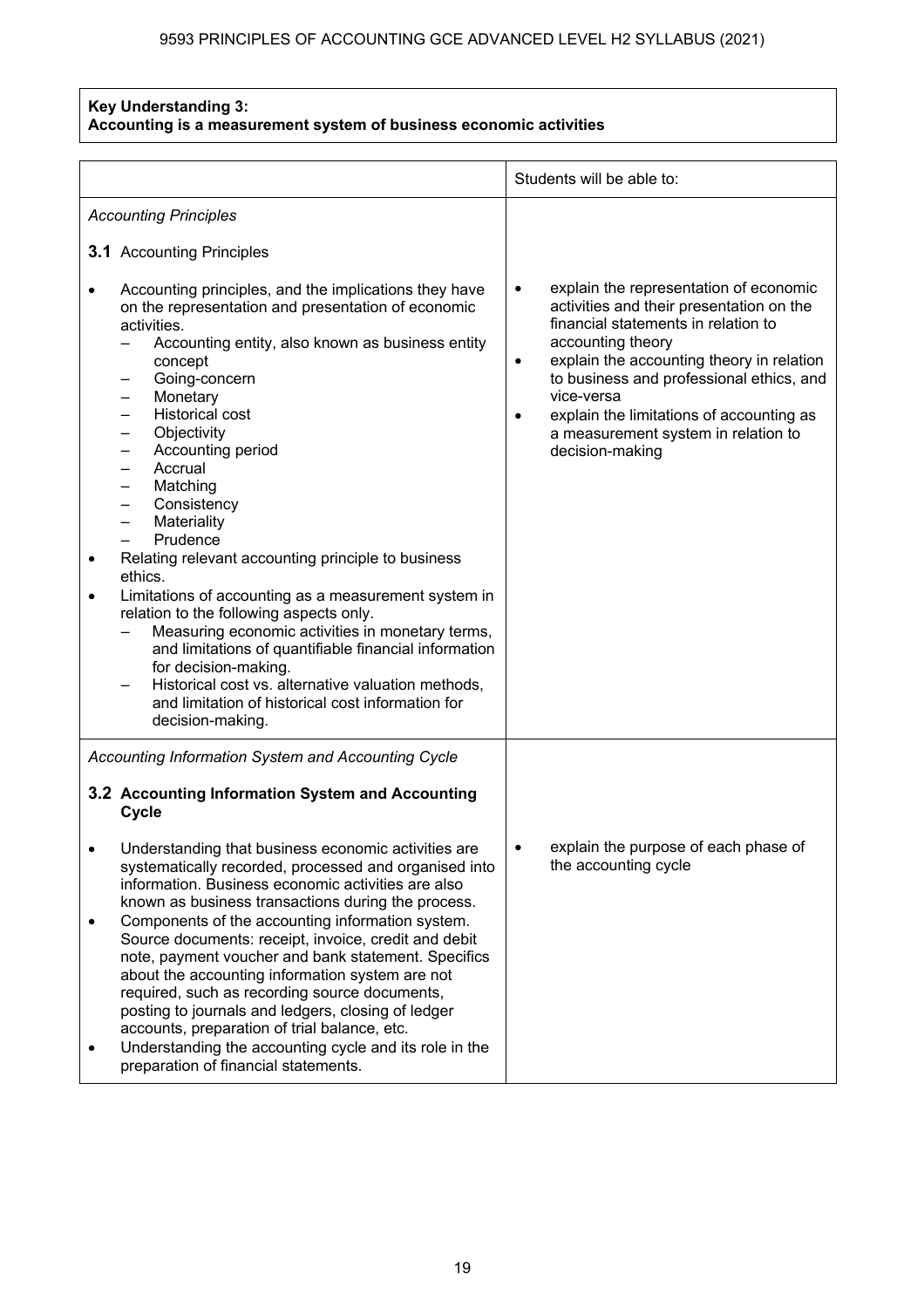|                                                  |                                                                                                                                                                                                                                                                                                                                                                                                                                                                                                                                                                                                                                                                                                                                                                                                                                                                                                             | Students will be able to: |                                                                                                                                                                                                         |
|--------------------------------------------------|-------------------------------------------------------------------------------------------------------------------------------------------------------------------------------------------------------------------------------------------------------------------------------------------------------------------------------------------------------------------------------------------------------------------------------------------------------------------------------------------------------------------------------------------------------------------------------------------------------------------------------------------------------------------------------------------------------------------------------------------------------------------------------------------------------------------------------------------------------------------------------------------------------------|---------------------------|---------------------------------------------------------------------------------------------------------------------------------------------------------------------------------------------------------|
|                                                  | 3.3 Double-Entry Recording                                                                                                                                                                                                                                                                                                                                                                                                                                                                                                                                                                                                                                                                                                                                                                                                                                                                                  |                           |                                                                                                                                                                                                         |
| $\bullet$<br>$\bullet$                           | The double-entry recording rule. Representing double-<br>entry effects as journal entries and ledger entries.<br>Understanding the entries recorded in a columnar<br>ledger account.<br>This is not required: Preparing ledgers.                                                                                                                                                                                                                                                                                                                                                                                                                                                                                                                                                                                                                                                                            |                           | prepare journal entries                                                                                                                                                                                 |
|                                                  | <b>Accounting Measurements</b>                                                                                                                                                                                                                                                                                                                                                                                                                                                                                                                                                                                                                                                                                                                                                                                                                                                                              |                           |                                                                                                                                                                                                         |
|                                                  | 3.4 Measuring Economic Activities                                                                                                                                                                                                                                                                                                                                                                                                                                                                                                                                                                                                                                                                                                                                                                                                                                                                           |                           |                                                                                                                                                                                                         |
| $\bullet$<br>$\bullet$<br>$\bullet$<br>$\bullet$ | Purpose of measuring economic activities.<br><b>Measuring Performance</b><br>Profit/loss as measurement of performance.<br>Computing gross profit/loss and net profit/loss.<br><b>Measuring Financial Position</b><br>Total assets, total liabilities and total equity as<br>measurements of financial position. Net assets/net<br>worth as claim of shareholders on the company.<br>Computing total assets, total liabilities, total equity and<br>net assets.<br>Relationships between net assets, change in equity<br>and net profit.<br><b>Measuring Cash Flows</b><br>Cash flows from financing, investing and operating<br>activities as measurements of cash flow for a period of<br>time.<br>Computing cash flows from operating, investing and<br>financing activities.<br>Relationships between cash flows and items on the<br>balance sheet. Relationships between cash flows and<br>net profit. | $\bullet$<br>$\bullet$    | compute gross profit/loss and net<br>profit/loss<br>compute total assets, total liabilities,<br>total equity and net assets<br>compute cash flows from operating,<br>investing and financing activities |
|                                                  | 3.5 Measuring Costs of Products, Services and Other<br><b>Cost Objects</b>                                                                                                                                                                                                                                                                                                                                                                                                                                                                                                                                                                                                                                                                                                                                                                                                                                  |                           |                                                                                                                                                                                                         |
|                                                  | Purpose of measuring cost objects.<br>Understanding that internal stakeholders consider cost<br>as the resource given up in order to achieve a specific<br>objective.                                                                                                                                                                                                                                                                                                                                                                                                                                                                                                                                                                                                                                                                                                                                       | $\bullet$<br>$\bullet$    | identify and differentiate direct and<br>indirect costs for a given product or<br>service<br>select the appropriate cost-allocation<br>base for a given manufacturing                                   |
|                                                  | Cost Objects and Cost Assignment<br>Understanding what cost objects are. This syllabus<br>includes these cost objects only: a product or a<br>service.<br>Relationship of costs to cost object: direct and indirect.<br>Cost assignment.<br>Cost-allocation bases. Computing plant and<br>department cost-allocation rates.<br>Apply understanding to manufacturing and service<br>businesses.                                                                                                                                                                                                                                                                                                                                                                                                                                                                                                              |                           | overhead and product or service                                                                                                                                                                         |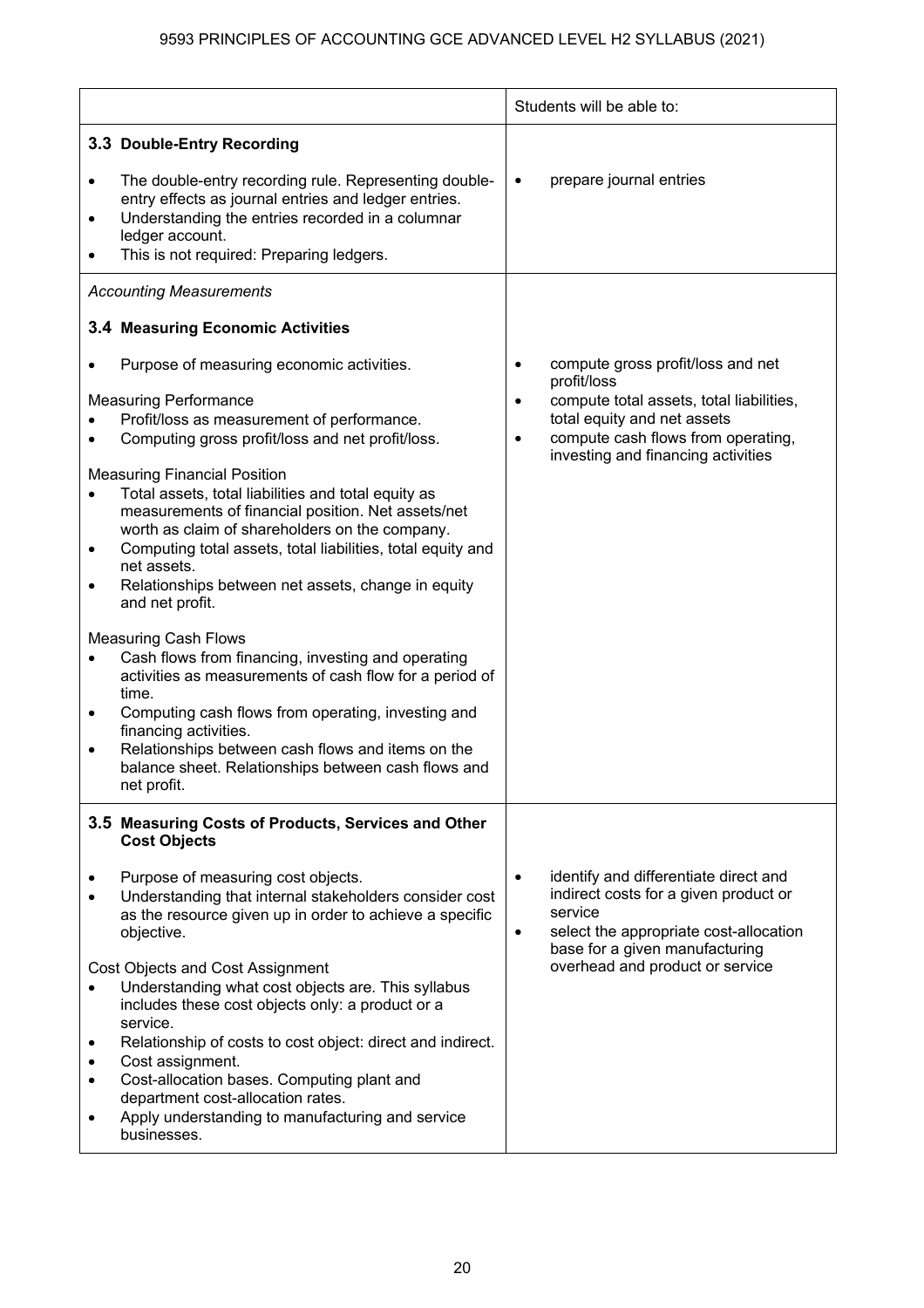|                                                                                                                                                                                                                                                                                                                                                                                                                                                                                                                                                                                                                     | Students will be able to:                                                                                                                                                                                                                                                                                                                                                                                                                                                                 |
|---------------------------------------------------------------------------------------------------------------------------------------------------------------------------------------------------------------------------------------------------------------------------------------------------------------------------------------------------------------------------------------------------------------------------------------------------------------------------------------------------------------------------------------------------------------------------------------------------------------------|-------------------------------------------------------------------------------------------------------------------------------------------------------------------------------------------------------------------------------------------------------------------------------------------------------------------------------------------------------------------------------------------------------------------------------------------------------------------------------------------|
| 3.6 Cost Flow in a Manufacturing Business<br>Cost flow and the accompanying computation in terms<br>$\bullet$<br>of units and values of materials, work-in-progress and<br>finished goods in a manufacturing business.<br>Computing total manufacturing costs.<br>Prime cost and conversion cost.<br>Preparing a schedule of cost of goods manufactured,<br>$\bullet$<br>and income statement of a manufacturing business.<br>Journal entries on cost flow are not required.<br>$\bullet$                                                                                                                           | prepare income statement and schedule<br>$\bullet$<br>of cost of goods manufactured and<br>income statement of a manufacturing<br>business                                                                                                                                                                                                                                                                                                                                                |
| 3.7 Normal Job-costing System<br>Cost object in job-costing is a unit or multiple units of a<br>$\bullet$<br>distinct product or service.<br>Normal job-costing system only. Apply understanding<br>$\bullet$<br>to costing a service as well.<br>Understanding how under and over applied overhead<br>$\bullet$<br>arises, and the financial effect on the accounting<br>equation and financial statements.<br>These are not required: Journal entries relating to job-<br>$\bullet$<br>costing are not required. Job cost sheet, and treatment<br>of under and over applied overheads. Process-costing<br>system. | compute direct material cost, direct<br>$\bullet$<br>manufacturing labour cost and allocated<br>manufacturing overheads for one or<br>multiple products<br>compute direct material cost, direct<br>$\bullet$<br>labour cost and allocated overheads for<br>one or multiple services<br>explain how under and over applied<br>$\bullet$<br>overhead arises<br>analyse the effect of under and over<br>$\bullet$<br>applied overhead on the accounting<br>equation and financial statements |
| 3.8 Budgeting<br>Fixed budget and flexible budget.<br>Preparing the following budgets.<br>Sales budget in units and value<br>1<br>Production budget in units and value<br>$\overline{2}$<br>Raw materials purchased in units and value<br>3<br>Direct labour in hours and value<br>4<br>Production overhead in value<br>5<br>Expenses budget<br>6<br>Budgeted cash budget<br>7<br>Budgeted income statement and balance sheet<br>8<br>Applying to multiple financial periods.                                                                                                                                       | prepare budgets                                                                                                                                                                                                                                                                                                                                                                                                                                                                           |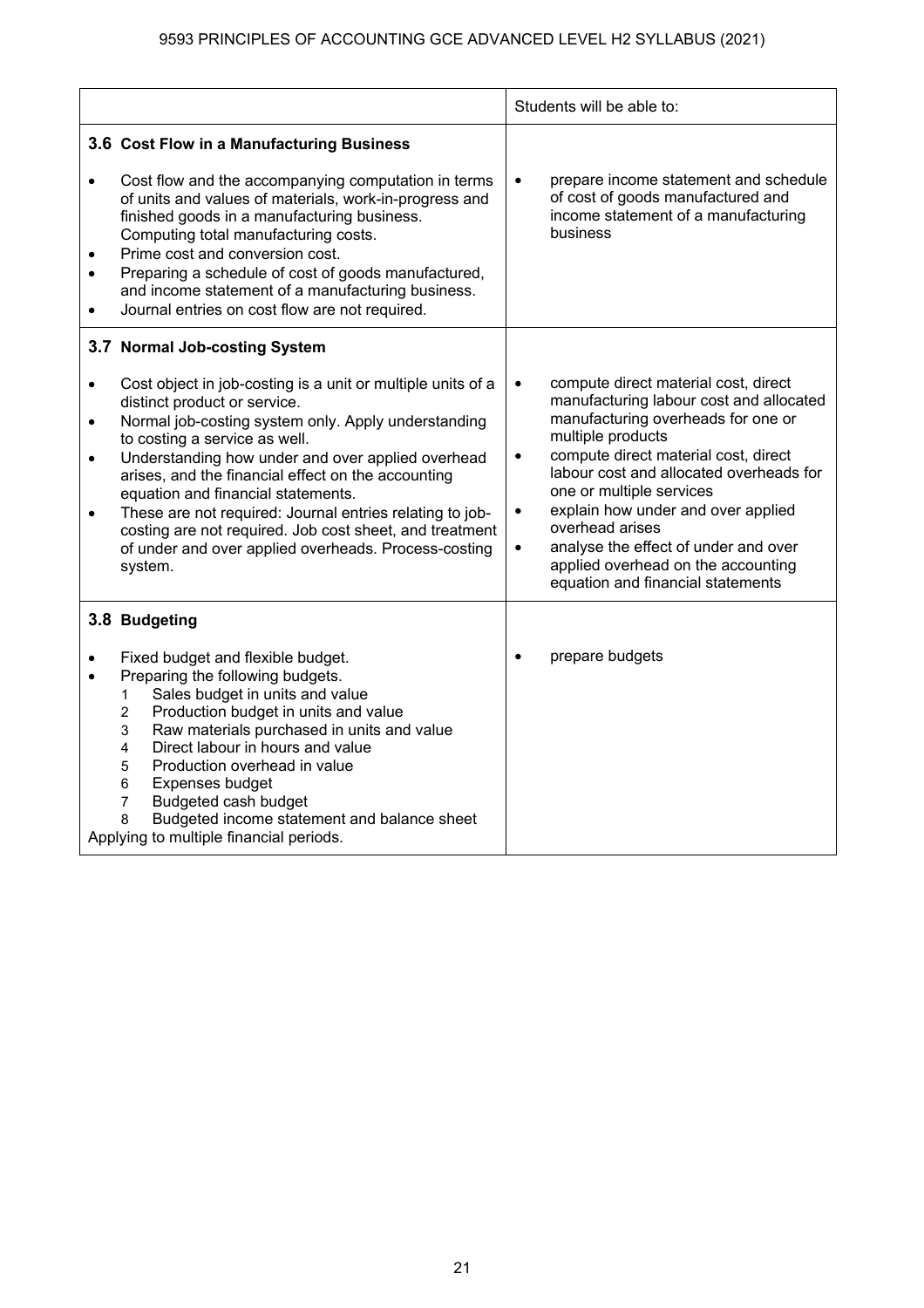## **APPENDIX A**

#### **List of Formulae**

Other generally accepted formulae of the financial ratios shown in this Appendix are also acceptable.

| 1     | <b>Financial Ratios</b>                                           |     |                                                                                                                                                      |
|-------|-------------------------------------------------------------------|-----|------------------------------------------------------------------------------------------------------------------------------------------------------|
| (a)   | Analysing for profitability and<br>continual operations           |     |                                                                                                                                                      |
| (i)   | Gross profit margin (%)                                           | =   | Gross profit<br>100<br>$\times$<br>Net sales revenue                                                                                                 |
| (ii)  | Mark-up on cost (%)                                               | $=$ | Gross profit<br>100<br>$\times$<br>Cost of sales                                                                                                     |
| (iii) | Percentage of operating<br>expense<br>to net sales revenue $(\%)$ | =   | Operating expenses<br>100<br>$\times$<br>Net sales revenue                                                                                           |
| (iv)  | Profit margin (%)                                                 | $=$ | Net profit after interest expense<br>100<br>$\times$<br>Net sales revenue                                                                            |
| (v)   | Return on equity (%)                                              | =   | Net profit after interest expense<br>100<br>$\times$<br>Average equity                                                                               |
|       |                                                                   |     | For company, total equity is the shareholders' equity<br>which comprises issued capital and reserves.                                                |
| (b)   | Analysing for liquidity and going<br>concern                      |     |                                                                                                                                                      |
| (i)   | Working capital                                                   | $=$ | Total current asets - Total current liabilities                                                                                                      |
| (ii)  | Working capital ratio<br>or Current ratio                         |     | Total current assets<br><b>Total current liabilities</b>                                                                                             |
| (iii) | Quick ratio or Acid test ratio                                    |     | Total quick assets<br><b>Total current liabilities</b>                                                                                               |
|       |                                                                   |     | Quick assets = Cash + Net current receivables + Short-<br>term investments<br>Or<br>Quick assets = Total current assets - Inventory -<br>Prepayments |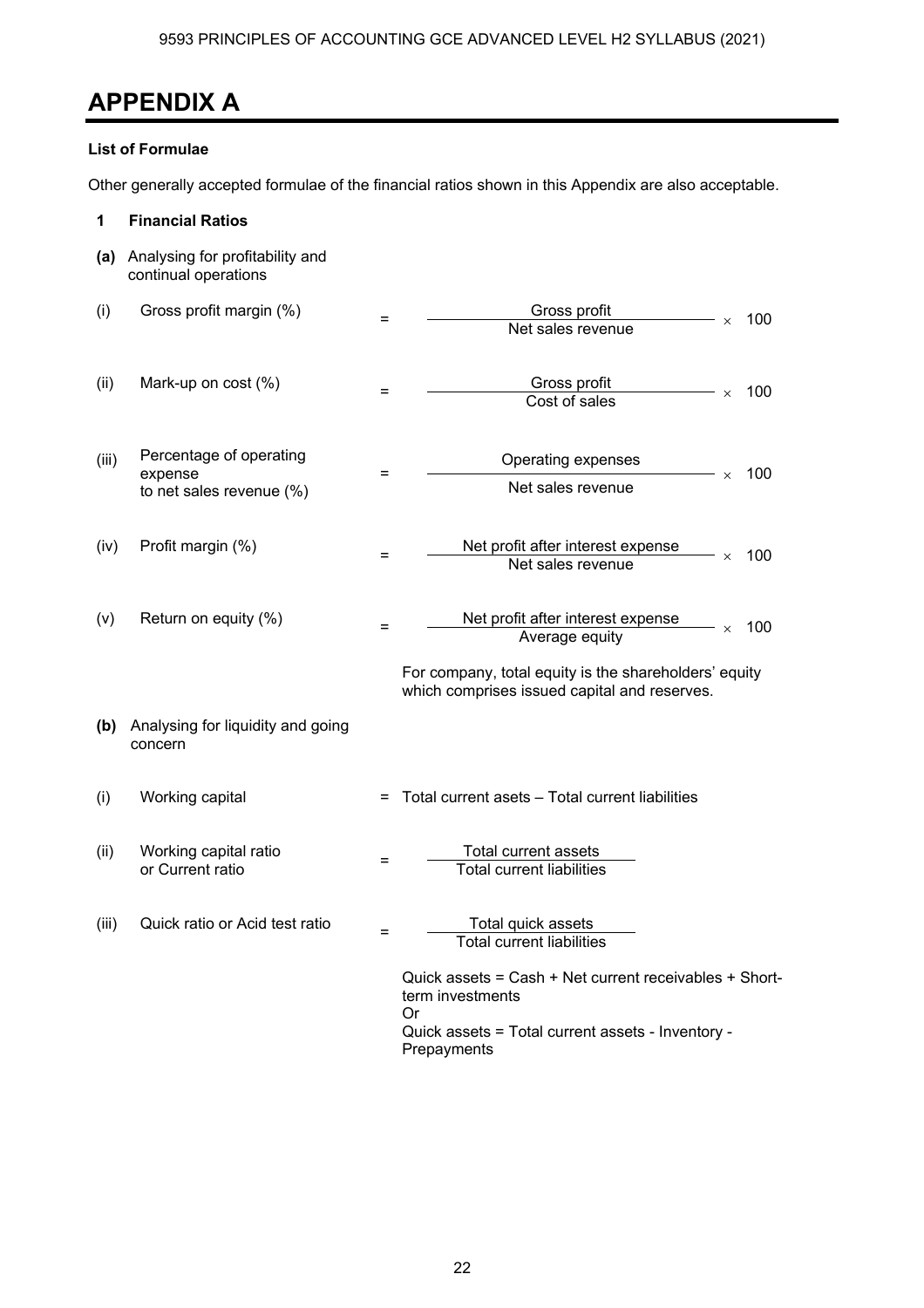| (c)   | Analysing for efficient use of<br>assets                 |     |                                                                                                      |          |      |
|-------|----------------------------------------------------------|-----|------------------------------------------------------------------------------------------------------|----------|------|
| (i)   | Cash conversion cycle or<br>Working capital cycle (days) |     | Days-sales-in-inventory + Accounts receivable<br>collection period - Accounts payable payment period |          |      |
| (ii)  | Days-sales-in-inventory (days)                           |     | Average inventory                                                                                    |          | 365  |
|       |                                                          | Ξ   | Cost of sales                                                                                        | $\times$ | days |
| (iii) | Rate of inventory turnover                               |     | Cost of sales                                                                                        |          |      |
|       | (times)                                                  | $=$ | Average inventory                                                                                    |          |      |
| (iv)  | Accounts receivable collection                           | $=$ | Average net accounts receivables                                                                     |          | 365  |
|       | period (days)                                            |     | Net credit sales revenue                                                                             | $\times$ | days |
| (v)   | Rate of accounts receivable                              |     | Net credit sales revenue                                                                             |          |      |
|       | turnover (times)                                         | Ξ   | Average net accounts receivables                                                                     |          |      |
| (vi)  | Accounts payable payment                                 | Ξ   | Average accounts payables                                                                            |          | 365  |
|       | period (days)                                            |     | Cost of sales                                                                                        | $\times$ | days |
| (vii) | Rate of accounts payable                                 | $=$ | Cost of sales                                                                                        |          |      |
|       | turnover (times)                                         |     | Average accounts payables                                                                            |          |      |
| (d)   | Analysing for solvency and<br>financing decisions        |     |                                                                                                      |          |      |
| (i)   | Debt-equity ratio                                        |     | <b>Total liabilities</b>                                                                             |          |      |
|       |                                                          | $=$ | <b>Total equity</b>                                                                                  |          |      |
| (ii)  | Interest coverage ratio                                  |     | Net profit before interest expense                                                                   |          |      |
|       |                                                          | Ξ   | Interest expense                                                                                     |          |      |
|       |                                                          |     |                                                                                                      |          |      |
| (e)   | Analysing for shareholders<br>rewards                    |     |                                                                                                      |          |      |
| (i)   | Earnings per ordinary share                              | $=$ | Net profit - preference share dividends                                                              |          |      |
|       |                                                          |     | Average number of ordinary shares                                                                    |          |      |
| (ii)  | Price earnings ratio of ordinary                         | $=$ | Market price per ordinary share                                                                      |          |      |
|       | shares                                                   |     | Earnings per ordinary share                                                                          |          |      |
| (iii) | Dividend yield                                           | $=$ | Dividend per ordinary share                                                                          |          |      |
|       |                                                          |     | Market price per ordinary share                                                                      |          |      |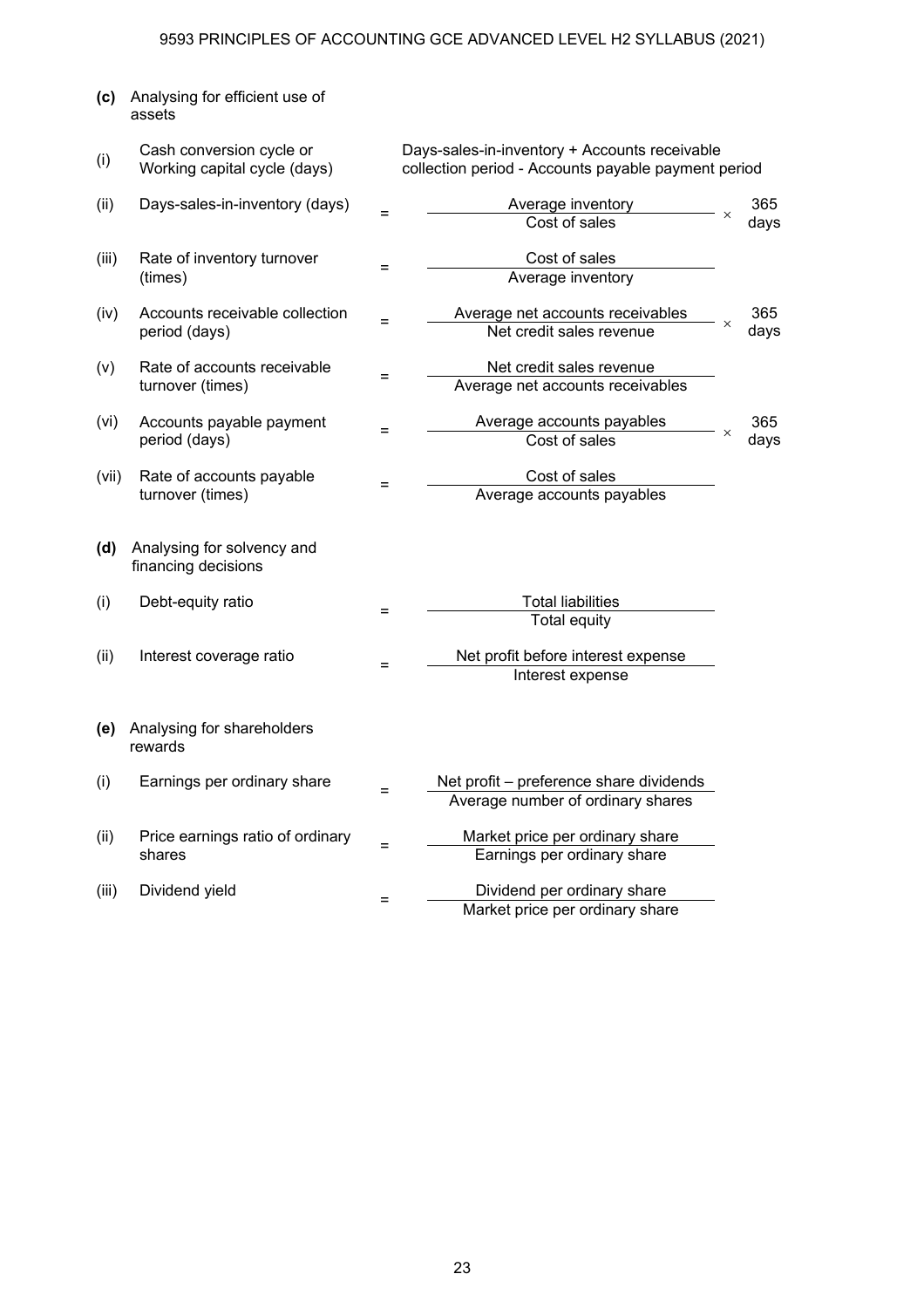### **2 Others**

| (i)  | Rate of depreciation<br>for straight-line method      | $=$ | Yearly depreciation<br>Original cost - Scrap value or Residual<br>value                                  | $\times$ | 100  |
|------|-------------------------------------------------------|-----|----------------------------------------------------------------------------------------------------------|----------|------|
| (ii) | Relative proportion of funding<br>based on book value |     |                                                                                                          |          |      |
|      | Debt weighting                                        |     | Long-term liabilities<br>Total assets - Total current liabilities                                        | X        | 100  |
|      | Ordinary shares weighting                             |     | Issued share capital: ordinary shares<br>+ Retained earnings<br>Total assets - Total current liabilities | $\times$ | 100. |
|      | Preference shares weighting                           |     | Issued share capital: preference shares<br>Total assets - Total current liabilities                      |          | 100. |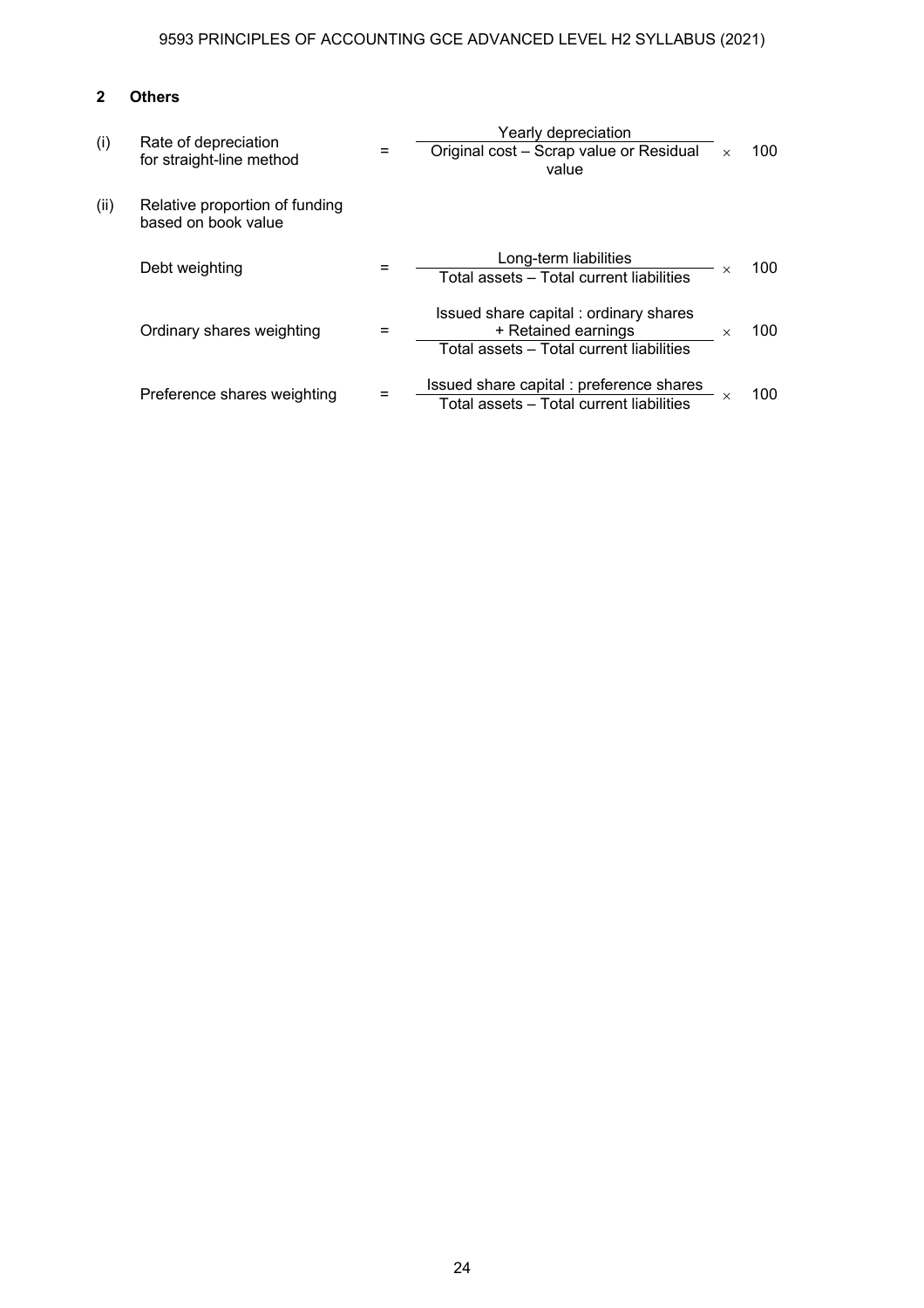## **APPENDIX B**

#### **Formats of financial statements**

Generally accepted financial statement formats and terms other than those shown in this Appendix are also acceptable.

#### **1 Ledger Account in columnar format**

Cash at bank account

|     |    |             | $Dr$ \$ | $Cr$ \$ | \$        |
|-----|----|-------------|---------|---------|-----------|
| Mar | 1  | Balance b/d |         |         | 5,100 Dr  |
|     | 5  | Tung        | 2,340   |         | 7,440 Dr  |
|     | 8  | Gordon      |         | 1,630   | 5,810 Dr  |
|     | 16 | Sales       | 7,300   |         | 13,110 Dr |
|     | 19 | Inventory   |         | 4,110   | 9,000 Dr  |
|     | 22 | Rental      | 700     |         | 9,700 Dr  |
|     | 26 | Insurance   |         | 200     | 9,500 Dr  |
|     |    |             |         |         |           |
| Apr |    | Balance b/d |         |         | 9,500 Dr  |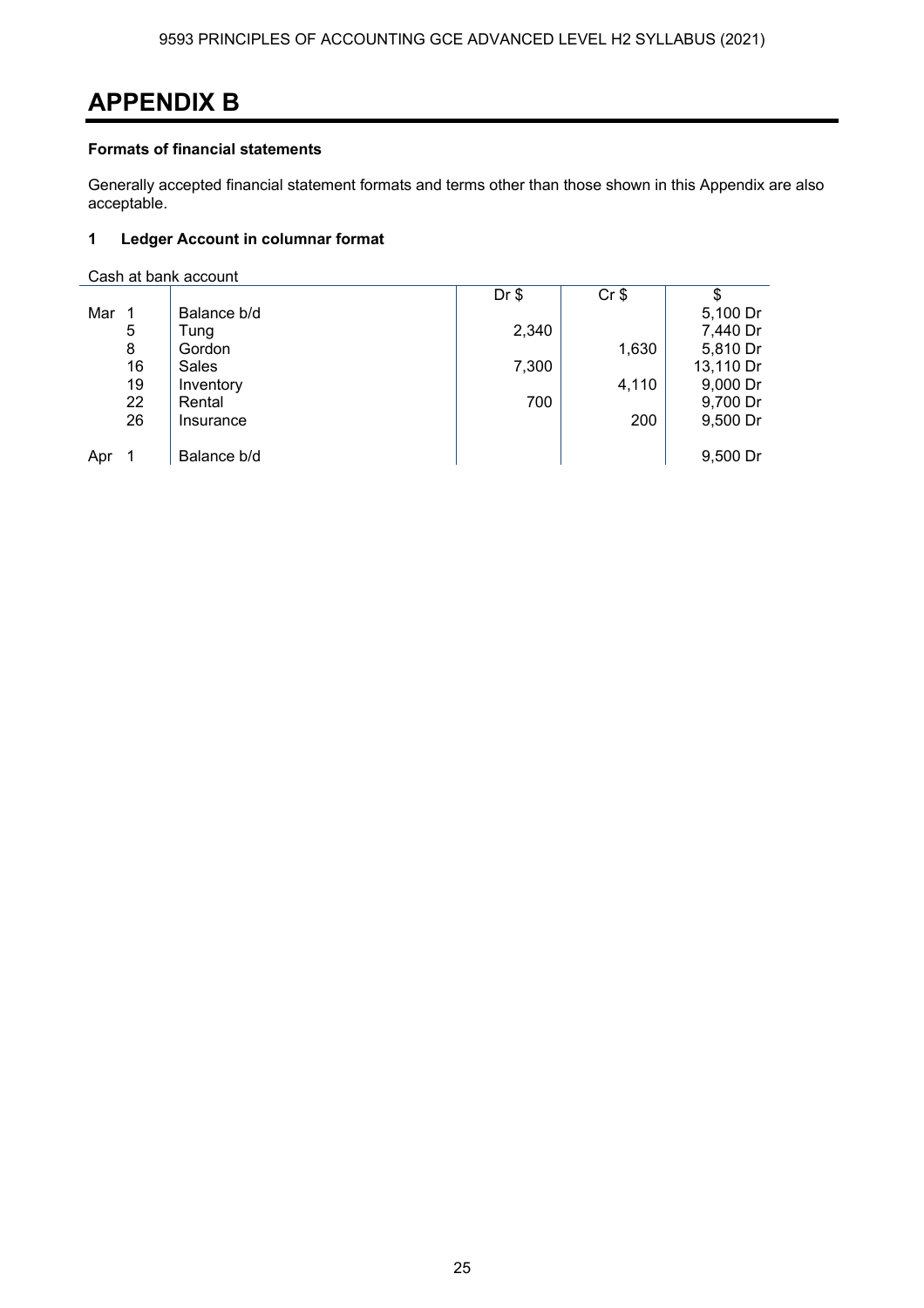#### **2 Income Statement3**

#### **a. Merchandising business**

| Name of Business                                   |             |             |  |
|----------------------------------------------------|-------------|-------------|--|
| Income Statement for the year ended                |             |             |  |
|                                                    | \$          | \$          |  |
| Sales revenue                                      | <b>XXXX</b> |             |  |
| less: Sales returns                                | xxxx        |             |  |
| Net sales revenue                                  |             | <b>XXXX</b> |  |
| less: Cost of sales                                |             | XXXX        |  |
| Gross profit                                       |             | <b>XXXX</b> |  |
| add: Other income                                  |             |             |  |
| Commission income                                  | <b>XXXX</b> |             |  |
| Discount received                                  | <b>XXXX</b> |             |  |
| а<br>Gain on sale of property, plant and equipment | <b>XXXX</b> |             |  |
| Rent income                                        | XXXX        |             |  |
|                                                    |             | <b>XXXX</b> |  |
| less: Expenses <sup>c</sup>                        |             |             |  |
| Impairment loss on trade receivables               | <b>XXXX</b> |             |  |
| b<br>Depreciation of fixtures and fittings         | <b>XXXX</b> |             |  |
| b<br>Depreciation of office equipment              | <b>XXXX</b> |             |  |
| b<br>Depreciation of motor vehicles                | <b>XXXX</b> |             |  |
| Interest                                           | <b>XXXX</b> |             |  |
| Insurance                                          | <b>XXXX</b> |             |  |
| а<br>Loss on sale of property, plant and equipment | <b>XXXX</b> |             |  |
| Motor vehicle expenses                             | <b>XXXX</b> |             |  |
| Office expenses                                    | <b>XXXX</b> |             |  |
| Rent and rates                                     | <b>XXXX</b> |             |  |
| Wages and salaries                                 | XXXX        |             |  |
|                                                    |             | XXXX        |  |
| Net profit                                         |             | <b>XXXX</b> |  |

**a** Either one of these items will appear if only one asset was sold during the year.

The depreciation amounts may be aggregated and presented as one figure.

c  $\cdot$  It is not required to classify expenses by function.<br> $\cdot$  The above statement does not show all income and

The above statement does not show all income and expense items in this syllabus.

<sup>&</sup>lt;sup>3</sup> This syllabus does not cover the Statement of Comprehensive Income.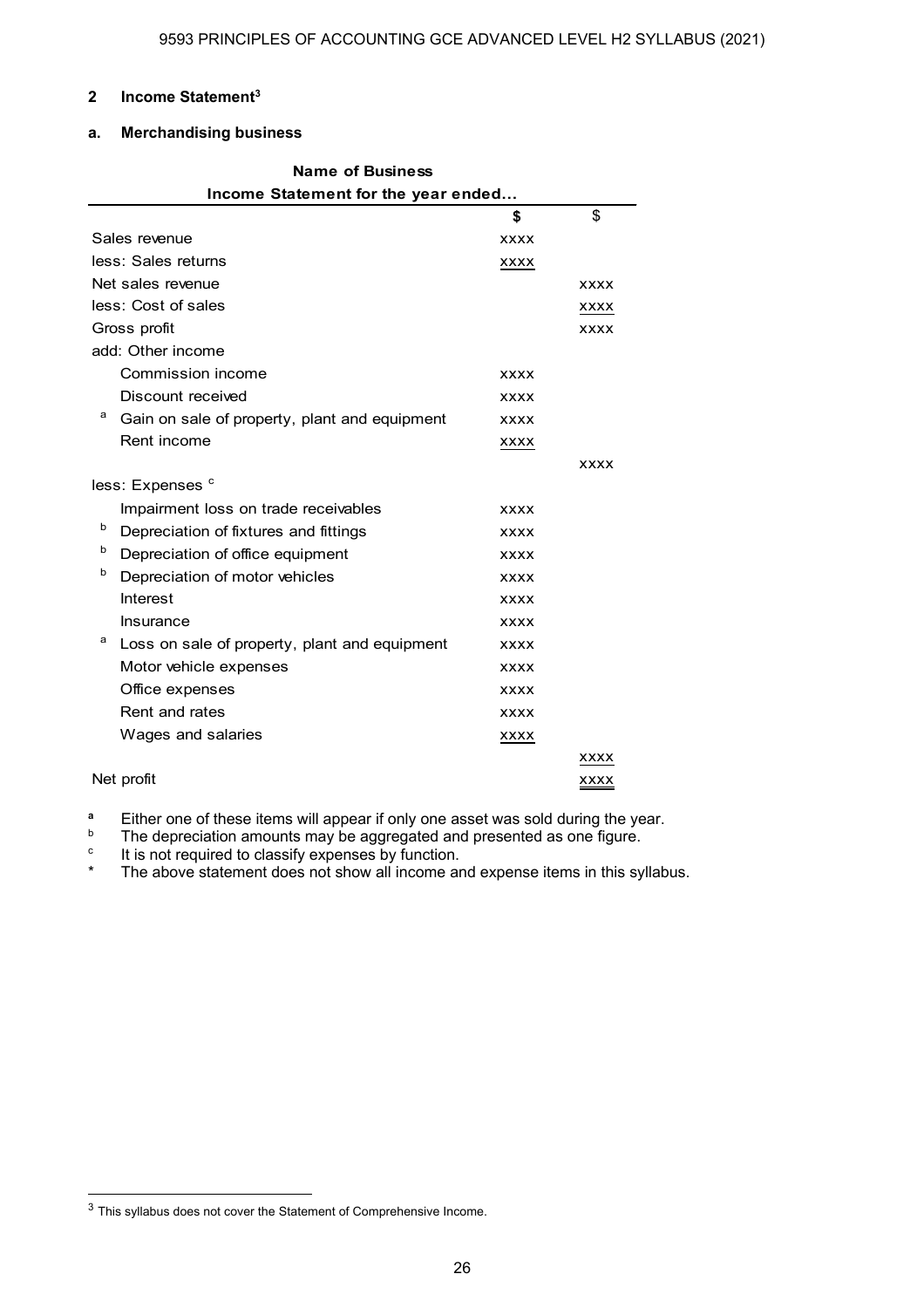#### **b. Service business**

|    | <b>Name of Business</b>                       |             |             |  |  |  |  |
|----|-----------------------------------------------|-------------|-------------|--|--|--|--|
|    | Income Statement for the year ended           |             |             |  |  |  |  |
| \$ |                                               |             |             |  |  |  |  |
|    | Income                                        |             |             |  |  |  |  |
|    | Fees income                                   | <b>XXXX</b> |             |  |  |  |  |
|    | Commission income                             | <b>XXXX</b> |             |  |  |  |  |
|    | Discount received                             | <b>XXXX</b> |             |  |  |  |  |
| а  | Gain on sale of non-current assets            | <b>XXXX</b> |             |  |  |  |  |
|    | Rent income                                   | <b>XXXX</b> |             |  |  |  |  |
|    |                                               |             | <b>XXXX</b> |  |  |  |  |
|    | less: Expenses <sup>c</sup>                   |             |             |  |  |  |  |
|    | Impairment loss on trade receivables          | <b>XXXX</b> |             |  |  |  |  |
| b  | Depreciation of fixtures and fittings         | <b>XXXX</b> |             |  |  |  |  |
| b  | Depreciation of office equipment              | <b>XXXX</b> |             |  |  |  |  |
| b  | Depreciation of motor vehicles                | <b>XXXX</b> |             |  |  |  |  |
|    | Interest                                      | <b>XXXX</b> |             |  |  |  |  |
|    | Insurance                                     | <b>XXXX</b> |             |  |  |  |  |
| a  | Loss on sale of property, plant and equipment | <b>XXXX</b> |             |  |  |  |  |
|    | Motor vehicle expenses                        | <b>XXXX</b> |             |  |  |  |  |
|    | Office expenses                               | <b>XXXX</b> |             |  |  |  |  |
|    | Rent and rates                                | <b>XXXX</b> |             |  |  |  |  |
|    | Selling expenses                              | <b>XXXX</b> |             |  |  |  |  |
|    | Wages and salaries                            | XXXX        |             |  |  |  |  |
|    |                                               |             | XXXX        |  |  |  |  |
|    | Net profit                                    |             | <b>XXXX</b> |  |  |  |  |

<sup>a</sup> Either one of these items will appear if only one asset was sold during the year.<br>
The depreciation amounts may be aggregated and presented as one figure

<sup>b</sup> The depreciation amounts may be aggregated and presented as one figure.

c It is not required to classify expenses by function.

\* The above statement does not show all income and expense items in this syllabus.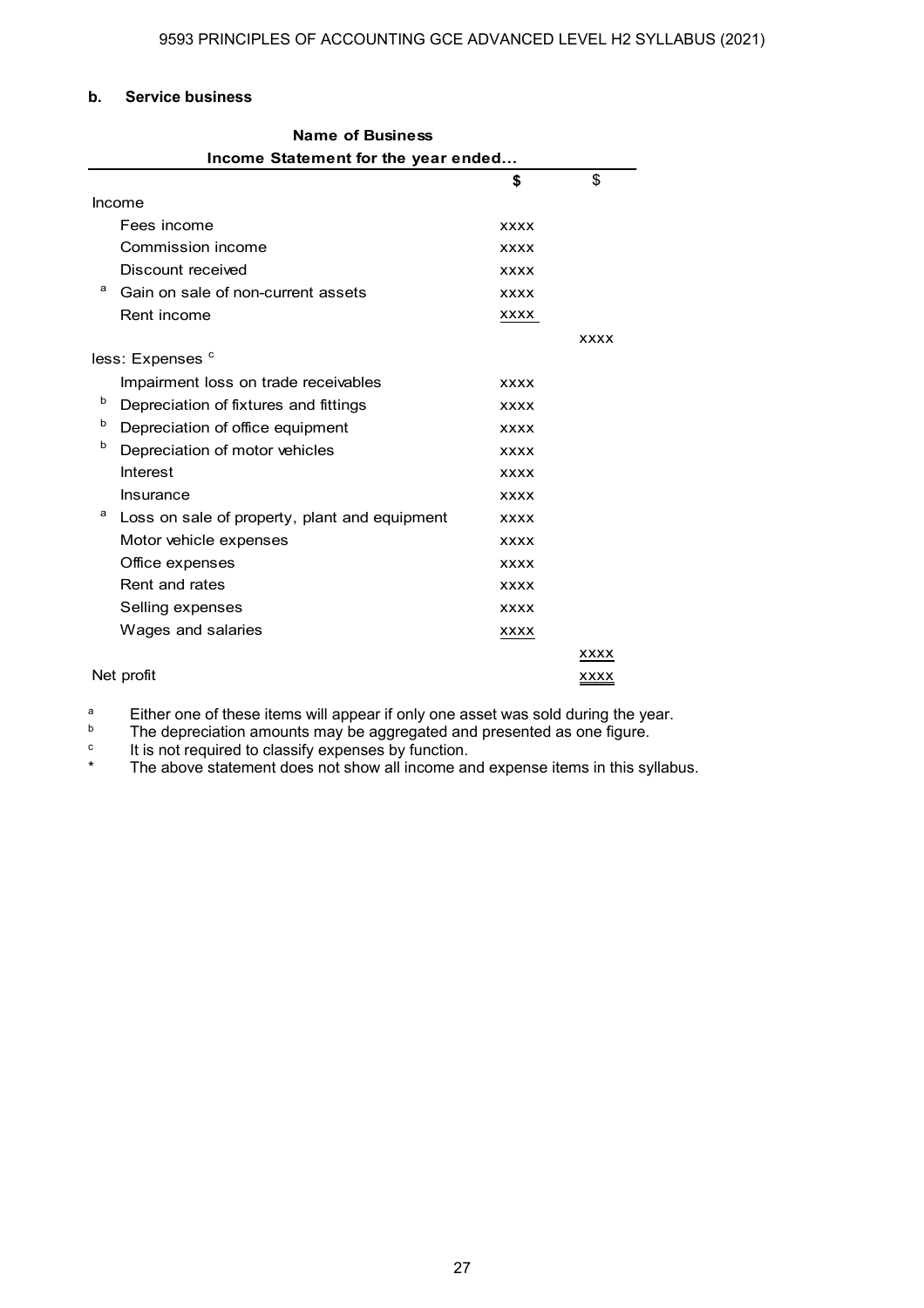#### **c. Manufacturing business**

| <b>Name of Business</b>                                   |             |             |  |
|-----------------------------------------------------------|-------------|-------------|--|
| Schedule of Cost of Goods Manufactured for the year ended |             |             |  |
|                                                           | \$          | \$          |  |
| Direct materials                                          |             |             |  |
| Beginning inventory of raw material                       | <b>XXXX</b> |             |  |
| Purchases of raw material                                 | <b>XXXX</b> |             |  |
| Carriage on raw material                                  | <b>XXXX</b> |             |  |
| less: Ending inventory of raw material                    | <b>XXXX</b> | <b>XXXX</b> |  |
| Direct wages                                              |             | <b>XXXX</b> |  |
| Manufacturing overheads                                   |             |             |  |
| Indirect wages                                            | <b>XXXX</b> |             |  |
| Factory rent and rates                                    | <b>XXXX</b> |             |  |
| Factory insurance                                         | <b>XXXX</b> |             |  |
| Factory general expenses                                  | <b>XXXX</b> |             |  |
| Depreciation of factory machinery                         | <b>XXXX</b> | XXXX        |  |
| Total production cost                                     |             | <b>XXXX</b> |  |
| add: Beginning inventory of work in progress              |             | <b>XXXX</b> |  |
| less: Ending inventory of work in progress                |             | <b>XXXX</b> |  |
| Production cost of finished goods                         |             | <b>XXXX</b> |  |

### $\sim$  \$ \$ Sales revenue xxxx less: Sales returns xxxx Net sales revenue xxxx less: Cost of sales Beginning inventory of finished goods xxxx Production cost of finished goods xxxx less: Ending inventory of finished goods xxxx xxx xxxx xxxx Gross profit xxxx **Name of Business Extract of the Income Statement for the year ended...**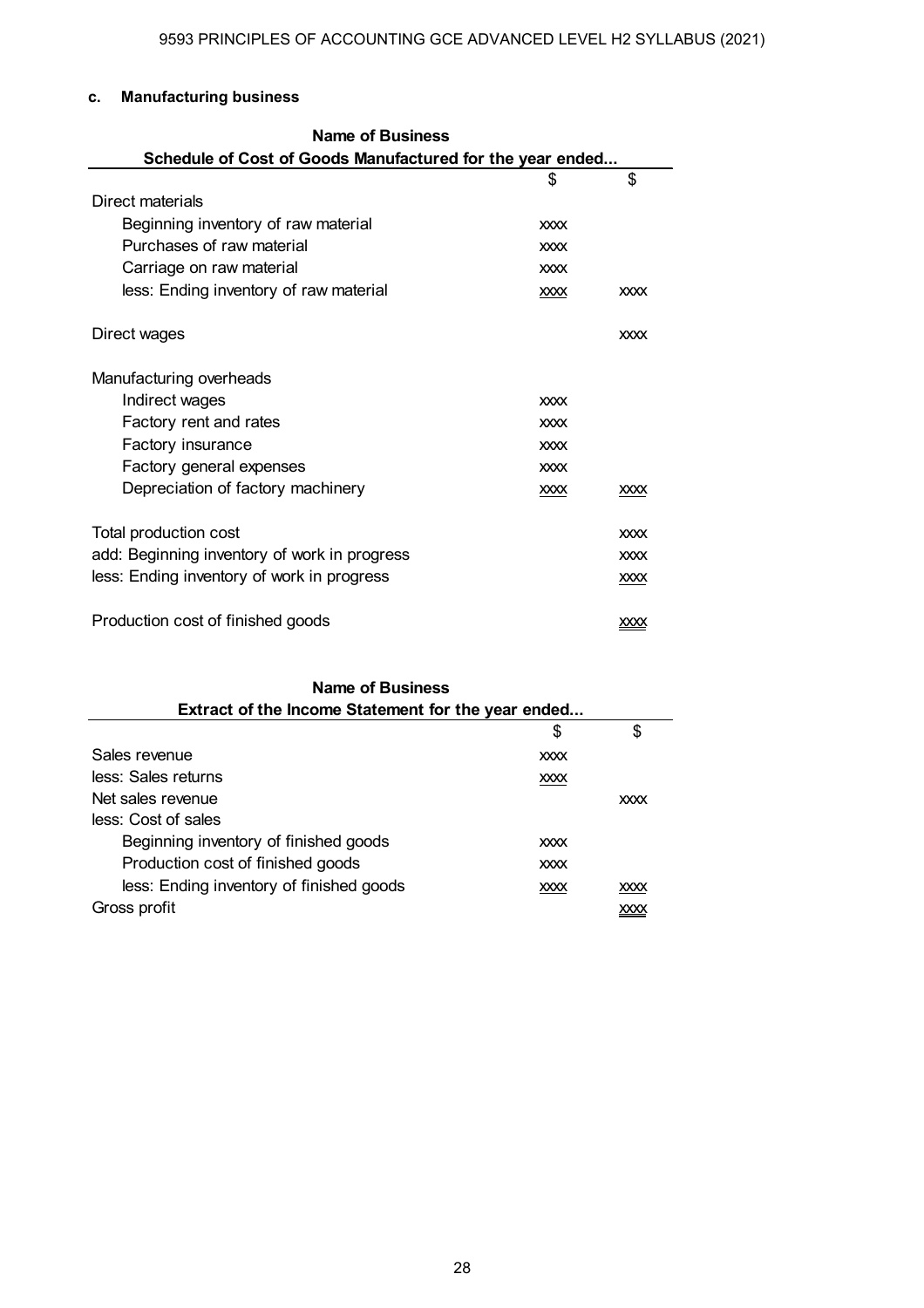### **3 Statement of Changes in Equity**

| <b>Name of Business</b><br>Statement of Changes in Equity for the year ended |                         |                             |                                                      |             |
|------------------------------------------------------------------------------|-------------------------|-----------------------------|------------------------------------------------------|-------------|
|                                                                              | <b>Share</b><br>capital | <b>Retained</b><br>earnings | <b>Asset</b><br><b>Revaluation</b><br><b>Reserve</b> | Total       |
|                                                                              | \$                      | \$                          | \$                                                   | \$          |
| Beginning balance                                                            | <b>XXXX</b>             | <b>XXXX</b>                 | <b>XXXX</b>                                          | <b>XXXX</b> |
| Changes in equity for the year                                               |                         |                             |                                                      |             |
| Issue of share capital                                                       | <b>XXXX</b>             |                             |                                                      |             |
| Net profit                                                                   |                         | <b>XXXX</b>                 |                                                      |             |
| <b>Dividends</b>                                                             |                         | (xxxx)                      |                                                      |             |
| Revaluation of assets                                                        |                         |                             | <b>XXXX</b>                                          |             |
| Ending balance                                                               | xxxx                    | <u>XXXX</u>                 | xxxx                                                 | XXXX        |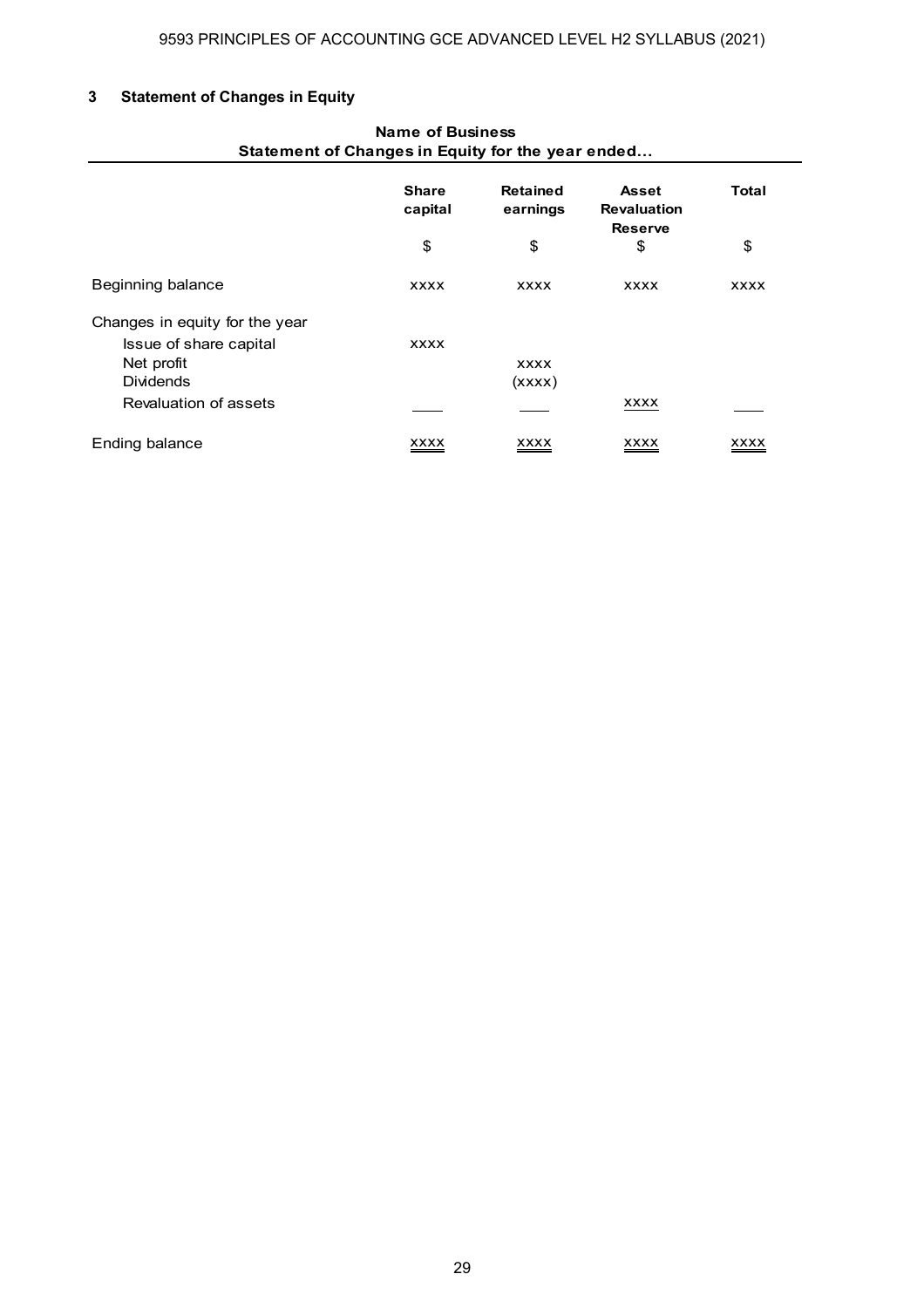#### **4 Balance Sheet**

| <b>Name of Business</b>                             |              |              |                 |             |
|-----------------------------------------------------|--------------|--------------|-----------------|-------------|
| <b>Balance Sheet as at</b>                          |              |              |                 |             |
|                                                     | \$           | \$           | \$              | \$          |
| <b>Assets</b>                                       |              |              |                 |             |
|                                                     | Cost         | Accumulated  | <b>Net book</b> |             |
| <b>Non-current assets</b>                           |              | Depreciation | value           |             |
| Property                                            | <b>XXXX</b>  |              | <b>XXXX</b>     |             |
| Fixtures and fittings                               | <b>XXXX</b>  | <b>XXXX</b>  | <b>XXXX</b>     |             |
| Equipment                                           | <b>XXXX</b>  | <b>XXXX</b>  | <b>XXXX</b>     |             |
| Motor vehicles                                      | <b>XXXX</b>  | <b>XXXX</b>  | <b>XXXX</b>     |             |
| Total non-current assets                            | $x$ $\infty$ | $x$ $\infty$ |                 | <b>XXXX</b> |
| <b>Current assets</b>                               |              |              |                 |             |
| Inventories                                         |              |              | <b>XXXX</b>     |             |
| Trade receivables                                   |              | <b>XXXX</b>  |                 |             |
| less: Allowance for impairment of trade receivables |              | XXXX         | <b>XXXX</b>     |             |
| Other receivables                                   |              |              | <b>XXXX</b>     |             |
| Cash at bank                                        |              |              | <b>XXXX</b>     |             |
| Cash in hand                                        |              |              | $x$ $\infty$    |             |
| Total current assets                                |              |              |                 | <u>xxxx</u> |
| <b>Total assets</b>                                 |              |              |                 | <b>XXXX</b> |
| <b>Equity and Liabilities</b>                       |              |              |                 |             |
| <b>Shareholders' equity</b>                         |              |              |                 |             |
| Issued share capital                                |              |              |                 |             |
| xxx x% preference shares of \$x each                |              | <b>XXXX</b>  |                 |             |
| xxx ordinary shares of \$x each                     |              | XXXX         | <b>XXXX</b>     |             |
| <b>Reserves</b><br>Asset revaluation reserve        |              |              |                 |             |
|                                                     |              | <b>XXXX</b>  |                 |             |
| Retained earnings<br>Total equity                   |              | <b>XXXX</b>  | <b>XXXX</b>     | <b>XXXX</b> |
|                                                     |              |              |                 |             |
| <b>Non-current liabilities</b>                      |              |              |                 |             |
| Long-term borrowings                                |              |              | XXXX            |             |
| Total non-current liabilities                       |              |              |                 | <b>XXXX</b> |
| <b>Current liabilities</b>                          |              |              |                 |             |
| Trade payables                                      |              |              | <b>XXXX</b>     |             |
| Other payables                                      |              |              | <b>XXXX</b>     |             |
| Short-term borrowings                               |              |              | <b>XXXX</b>     |             |
| Current portion of long-term borrowings             |              |              | <b>XXXX</b>     |             |
| <b>Total current liabilities</b>                    |              |              |                 | <b>XXXX</b> |
|                                                     |              |              |                 |             |
| <b>Total equity and liabilities</b>                 |              |              |                 | <b>XXXX</b> |

\* The Singapore Companies Act has abolished par value shares and authorised share capital.

\* The above statement does not show all asset and liability items in this syllabus.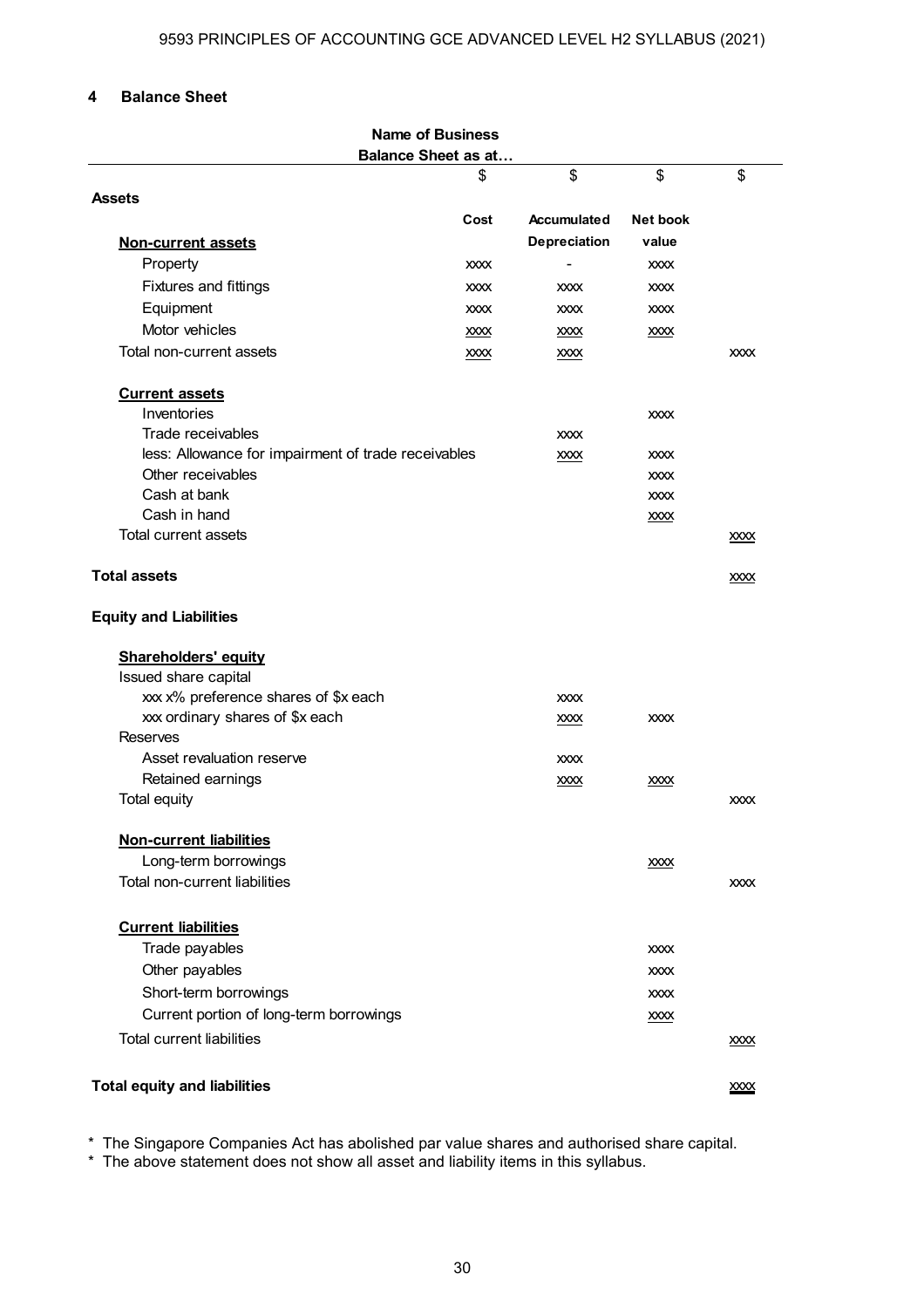### **5 Statement of Cash Flows**

|                                                          | \$          | \$          |
|----------------------------------------------------------|-------------|-------------|
| <b>Cash flows from operating activities</b>              |             |             |
| Net profit for the year before interest                  | <b>XXXX</b> |             |
| Adjustments for                                          |             |             |
| Depreciation                                             | <b>XXXX</b> |             |
| (Gain)/loss on sale of property, plant and equipment     | XXXX        |             |
| Operating cash flows before movements in working capital |             | <b>XXXX</b> |
| (Increase)/decrease in inventories                       | <b>XXXX</b> |             |
| (Increase)/decrease in trade receivables                 | <b>XXXX</b> |             |
| (Increase)/decrease in other receivables                 | <b>XXXX</b> |             |
| Increase/(decrease) in trade payables                    | <b>XXXX</b> |             |
| Increase/(decrease) in other payables                    | XXXX        |             |
| Cash generated from/used in operations                   |             | <b>XXXX</b> |
| Interest paid                                            |             | XXXX        |
| Net cash provided by/(used in) operating activities      |             | XXXX        |
| <b>Cash flows from investing activities</b>              |             |             |
| Purchase of non-current assets                           | (xxxx)      |             |
| Purchase investments                                     | (xxxx)      |             |
| Interest paid                                            | (xxxx)      |             |
| Proceed from sale of non-current assets                  | <b>XXXX</b> |             |
| Dividend received                                        | <b>XXXX</b> |             |
| Interest received                                        | <b>XXXX</b> |             |
| Net cash provided by/(used in) investing activities      |             | XXXX        |
| Cash flows from financing activities                     |             |             |
| Proceeds from issuance of share issues                   | <b>XXXX</b> |             |
| Proceeds from borrowings                                 | <b>XXXX</b> |             |
| Repayment of borrowings                                  | (xxxx)      |             |
| Dividend paid                                            | <b>XXXX</b> |             |
| Net cash provided by/(used in) financing activities      |             | xxxx        |
| Net increase/(decrease) in cash and cash equivalents     |             | <u>xxxx</u> |
| Cash and bank balance at beginning of year               |             | <b>XXXX</b> |
| Net increase/(decrease) in cash and cash equivalents     |             | XXXX        |
| Cash and bank balance at end of year                     |             | xxxx        |

\* The above statement does not show all the adjustment items.